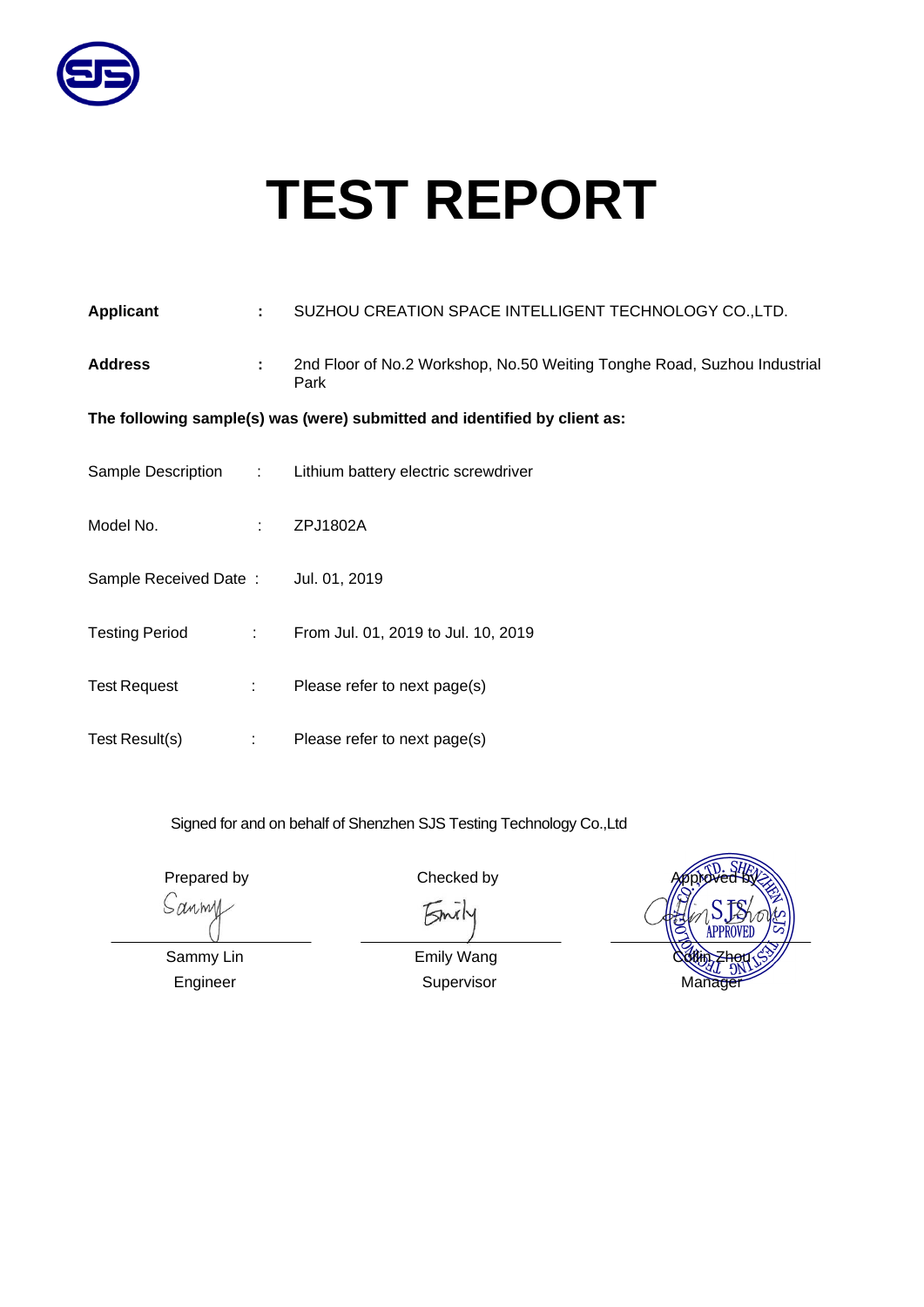

| <b>Summary of test results:</b> |                                                                                     |                   |  |  |
|---------------------------------|-------------------------------------------------------------------------------------|-------------------|--|--|
|                                 | <u>TEST REQUEST</u>                                                                 | <b>CONCLUSION</b> |  |  |
|                                 | Based on Candidate List of Substances of Very High Concern (SVHC) for authorization |                   |  |  |
| (1)                             | published by European Chemicals Agency (ECHA) Regarding Regulation (EC) No.         |                   |  |  |
|                                 | 1907/2006 and its subsequent amendments concerning REACH.                           |                   |  |  |
|                                 | 197 Substances of Very High Concern (SVHC)                                          | <b>PASS</b>       |  |  |
|                                 |                                                                                     |                   |  |  |

PASS = According to the requirement of client, the test result of SVHC are ≤0.1%(w/w) in the submitted sample.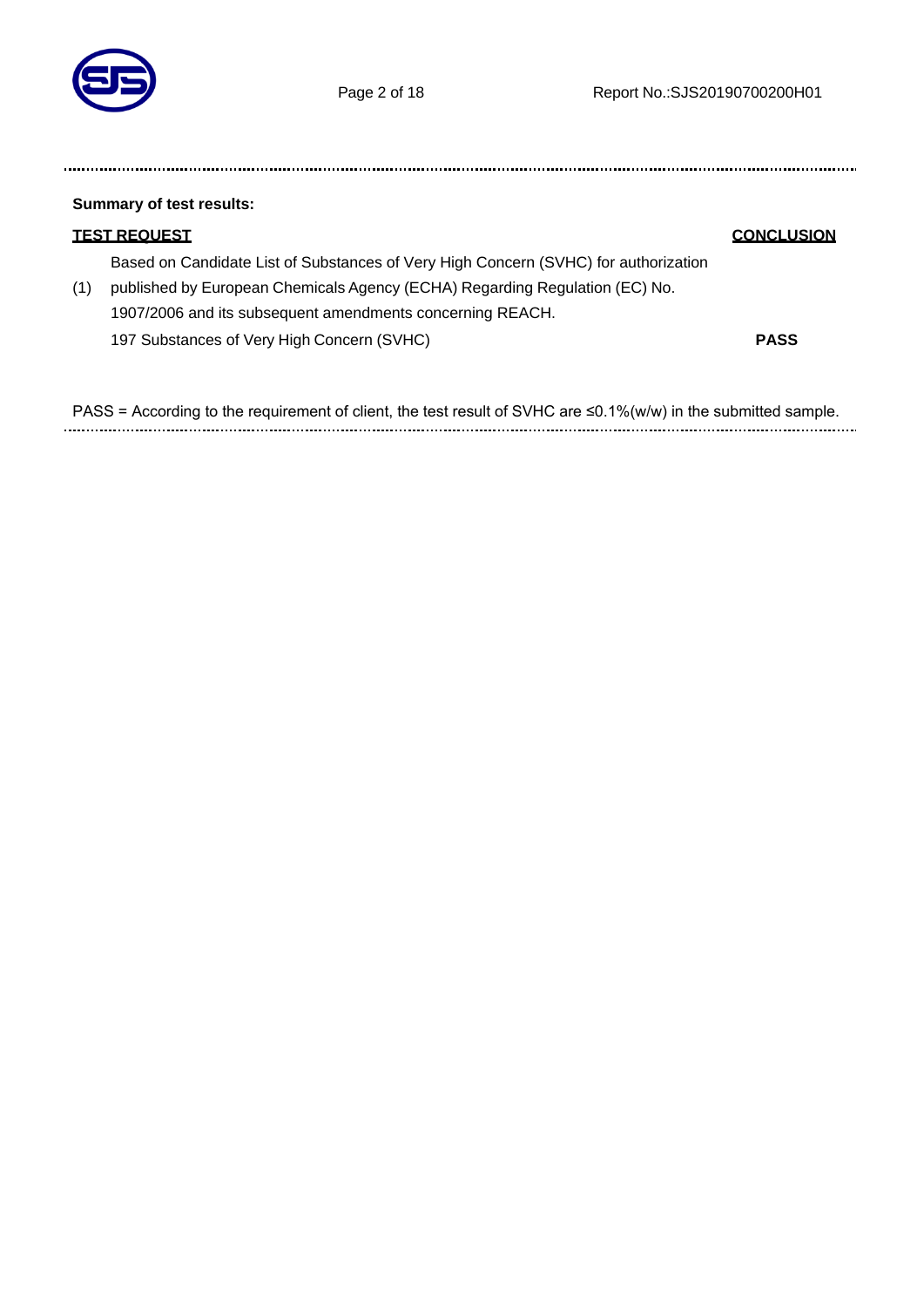

# **Test Material(s) List**

| <b>Material No.</b> | <b>Description (Location)</b>        |
|---------------------|--------------------------------------|
|                     | Lithium battery electric screwdriver |

# **Test result(s):**

# **(1) 197 Substances of Very High Concern (SVHC)**

Test Method: In house method.

|              |                                   |                | Concentration(%) | <b>RL (%)</b> |  |
|--------------|-----------------------------------|----------------|------------------|---------------|--|
| <b>Batch</b> | <b>Substance Name</b>             | <b>CAS No.</b> |                  |               |  |
| ХIX          | Lead                              | 7439-92-1      | 0.0434           | 0.005         |  |
|              | All tested SVHC in candidate list |                | N.D.             | 0.005         |  |

#### **Appendix:**

Full list of tested SVHC 197 Substances

| <b>Batch</b> | No.            | <b>Substance Name</b>                                                               | <b>CAS No.</b>                                                         | Equipment(s)              | <b>RL</b><br>$(\%)$ |
|--------------|----------------|-------------------------------------------------------------------------------------|------------------------------------------------------------------------|---------------------------|---------------------|
|              | 1              | Alkanes, C10-13, chloro (Short Chain Chlorinated<br>Paraffins)                      | 85535-84-8                                                             | GC-MS                     | 0.005               |
|              | 2              | Anthracene                                                                          | 120-12-7                                                               | GC-MS                     | 0.005               |
|              | 3              | Benzyl butyl phthalate (BBP)                                                        | 85-68-7                                                                | GC-MS                     | 0.005               |
|              | 4              | Bis[2-ethyl(hexyl)phthalate] (DEHP)                                                 | 117-81-7                                                               | GC-MS                     | 0.005               |
|              | 5              | Bis(tributyltin) oxide (TBTO)                                                       | 56-35-9                                                                | GC-MS                     | 0.005               |
|              | 6              | Cobalt dichloride∆                                                                  | 7646-79-9                                                              | <b>ICP-OES</b><br>/IC-ECD | 0.005               |
|              | $\overline{7}$ | Diarsenic pentaoxide A                                                              | 1303-28-2                                                              | <b>ICP-OES</b>            | 0.005               |
|              | 8              | Diarsenic trioxide $\Delta$                                                         | 1327-53-3                                                              | <b>ICP-OES</b>            | 0.005               |
|              | 9              | Dibutyl phthalate (DBP)                                                             | 84-74-2                                                                | GC-MS                     | 0.005               |
|              | 10             | 4, 4'- Diaminodiphenylmethane                                                       | 101-77-9                                                               | GC-MS                     | 0.005               |
|              | 11             | 5-tert-butyl-2,4,6-trinitro-m- xylene (Musk xylene)                                 | $81 - 15 - 2$                                                          | GC-MS                     | 0.005               |
|              | 12             | Hexabromocyclododecane (HBCDD) and<br>diastereoisomers (α-HBCDD, β-HBCDD, γ- HBCDD) | 25637-99-4<br>3194-55-6<br>(134237-50-6<br>134237-51-7<br>134237-52-8) | GC-MS                     | 0.005               |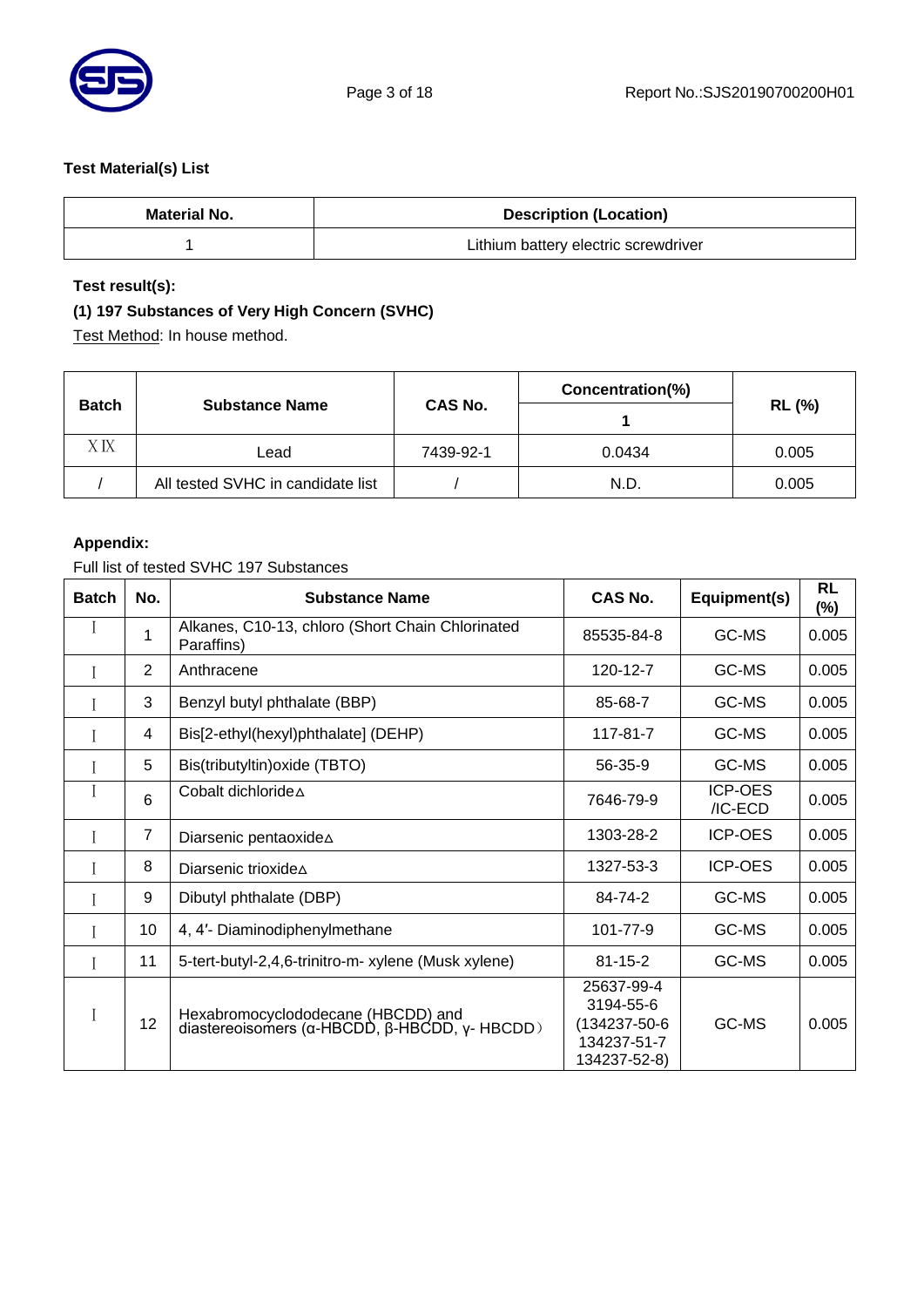

| <b>Batch</b>                     | No. | <b>Substance Name</b>                                            | <b>CAS No.</b>                       | Equipment(s)       | <b>RL</b><br>$(\%)$ |
|----------------------------------|-----|------------------------------------------------------------------|--------------------------------------|--------------------|---------------------|
| I                                | 13  | Lead hydrogen arsenateA                                          | 7784-40-9                            | <b>ICP-OES</b>     | 0.005               |
| I                                | 14  | Sodium dichromate A                                              | 10588-01-9<br>7789-12-0              | ICP-OES/<br>UV-Vis | 0.005               |
| I                                | 15  | Triethyl arsenate A                                              | 15606-95-8                           | <b>ICP-OES</b>     | 0.005               |
| $\mathcal{I}$                    | 16  | Anthracene oil                                                   | 90640-80-5                           | GC-MS              | 0.005               |
| $\prod$                          | 17  | Anthracene oil, anthracene paste, distn. lights                  | 91995-17-4                           | GC-MS              | 0.005               |
| $\mathcal{I}$                    | 18  | Anthracene oil, anthracene paste, anthracene fraction            | 91995-15-2                           | GC-MS              | 0.005               |
| $\mathbf{I}$                     | 19  | Anthracene oil, anthracene-low                                   | 90640-82-7                           | GC-MS              | 0.005               |
| $\mathbf{I}$                     | 20  | Anthracene oil, anthracene paste                                 | 90640-81-6                           | GC-MS              | 0.005               |
| $\mathcal{I}$                    | 21  | Coal tar pitch, high temperature                                 | 65996-93-2                           | GC-MS              | 0.005               |
| $\mathbf{I}$                     | 22  | Acrylamide                                                       | 79-06-1                              | GC-MS              | 0.005               |
| $\mathcal{I}$                    | 23  | 2,4-Dinitrotoluene                                               | 121-14-2                             | GC-MS              | 0.005               |
| $\mathcal{I}$                    | 24  | Diisobutyl phthalate(DIBP)                                       | 84-69-5                              | GC-MS              | 0.005               |
| $\mathcal{I}$                    | 25  | Lead chromate A                                                  | 7758-97-6                            | ICP-OES/<br>UV-Vis | 0.005               |
| $\mathbf I$                      | 26  | Lead chromate molybdate Sulphate red<br>(C.I. Pigment Red 104) ∆ | 12656-85-8                           | ICP-OES/<br>UV-Vis | 0.005               |
| $\rm II$                         | 27  | Lead sulfochromate yellow<br>(C.I. Pigment Yellow 34) △          | 1344-37-2                            | ICP-OES/<br>UV-Vis | 0.005               |
| $\prod$                          | 28  | Tris(2-chloroethyl) phosphate                                    | 115-96-8                             | GC-MS              | 0.005               |
| $\mathop{\mathrm{III}}\nolimits$ | 29  | Trichloroethylene                                                | 79-01-6                              | GC-MS              | 0.005               |
| III                              | 30  | Boric acidA                                                      | 10043-35-3<br>11113-50-1             | <b>ICP-OES</b>     | 0.005               |
| $\mathop{\mathrm{III}}\nolimits$ | 31  | Disodium tetraborate, anhydrous A                                | 1330-43-4<br>12179-04-3<br>1303-96-4 | <b>ICP-OES</b>     | 0.005               |
| $\mathop{\mathrm{III}}\nolimits$ | 32  | Tetraboron disodium heptaoxide, hydrate∆                         | 12267-73-1                           | <b>ICP-OES</b>     | 0.005               |
| III                              | 33  | Sodium chromateA                                                 | 7775-11-3                            | ICP-OES/<br>UV-Vis | 0.005               |
| III                              | 34  | Potassium chromate A                                             | 7789-00-6                            | ICP-OES/<br>UV-Vis | 0.005               |
| III                              | 35  | Ammonium dichromateA                                             | 7789-09-5                            | ICP-OES/<br>UV-Vis | 0.005               |
| $\mathop{\rm III}\nolimits$      | 36  | Potassium dichromateA                                            | 7778-50-9                            | ICP-OES/<br>UV-Vis | 0.005               |
| IV                               | 37  | Cobalt(II) sulphate∆                                             | 10124-43-3                           | ICP-OES            | 0.005               |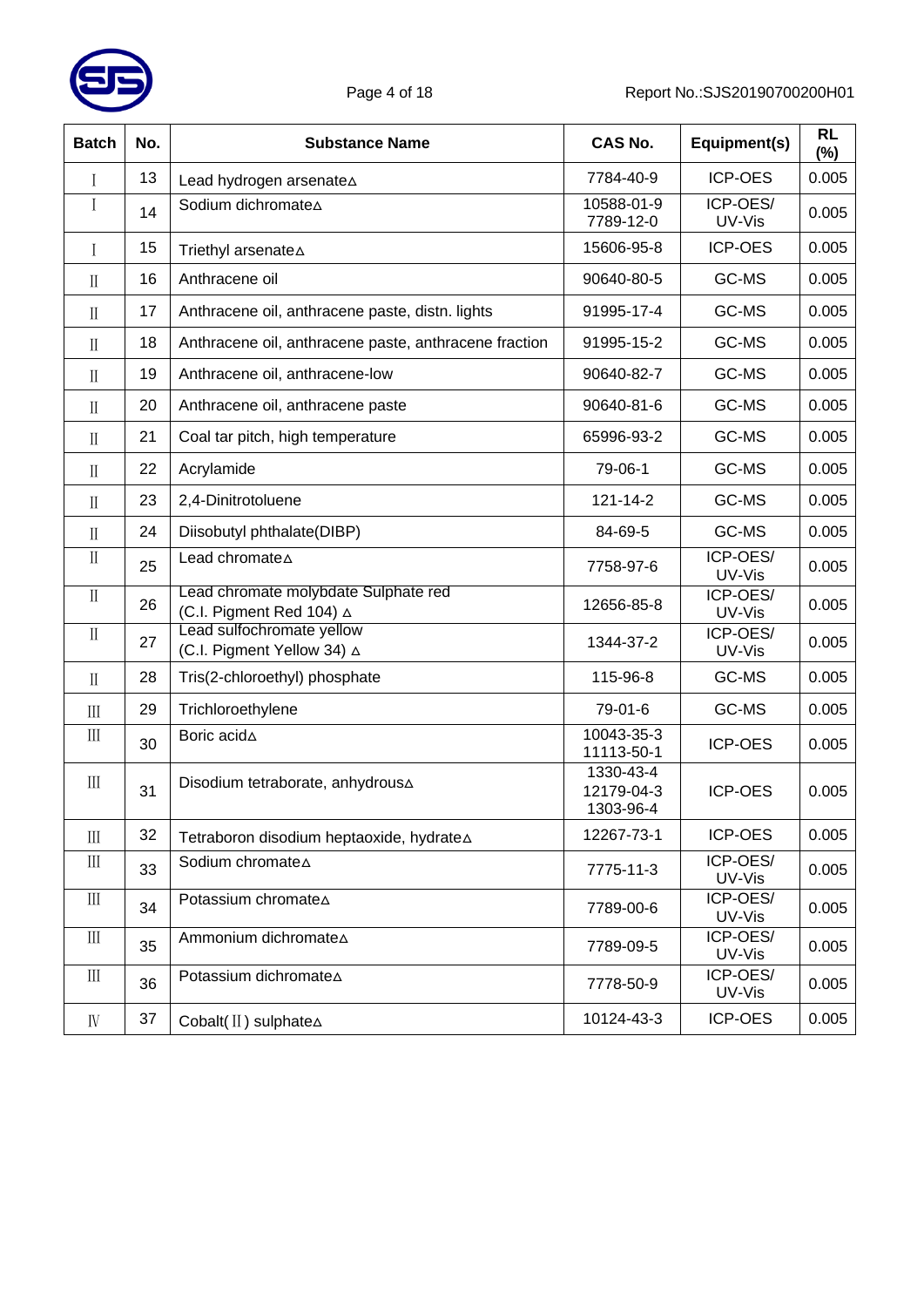

| <b>Batch</b> | No. | <b>Substance Name</b>                                                                                                                                     | <b>CAS No.</b>          | Equipment(s)       | <b>RL</b><br>(%) |
|--------------|-----|-----------------------------------------------------------------------------------------------------------------------------------------------------------|-------------------------|--------------------|------------------|
| IV           | 38  | Cobalt(II) dinitrate A                                                                                                                                    | 10141-05-6              | <b>ICP-OES</b>     | 0.005            |
| IV           | 39  | Cobalt(II) carbonate A                                                                                                                                    | 513-79-1                | <b>ICP-OES</b>     | 0.005            |
| IV           | 40  | Cobalt(II) diacetate∆                                                                                                                                     | $71 - 48 - 7$           | <b>ICP-OES</b>     | 0.005            |
| IV           | 41  | 2-Methoxyethanol                                                                                                                                          | 109-86-4                | GC-MS              | 0.005            |
| IV           | 42  | 2-Ethoxyethanol                                                                                                                                           | 110-80-5                | GC-MS              | 0.005            |
| IV           | 43  | Chromium trioxide A                                                                                                                                       | 1333-82-0               | ICP-OES/<br>UV-Vis | 0.005            |
| IV           | 44  | Acids generated from chromium trioxide and their<br>oligomers: Chromium $acid\Delta$<br>Dichromium acid∆<br>Oligomers of chromic acid and dichromic acidA | 7738-94-5<br>13530-68-2 | ICP-OES/<br>UV-Vis | 0.005            |
| V            | 45  | 2-ethoxyethylacetate                                                                                                                                      | 111-15-9                | GC-MS              | 0.005            |
| V            | 46  | 1,2-Benzenedicarboxylic acid, di-C7-11 branchedand<br>linear alkyl esters (DHNUP)                                                                         | 68515-42-4              | GC-MS              | 0.005            |
| $\mathbf V$  | 47  | Hydrazine                                                                                                                                                 | 7803-57-8,<br>302-01-2  | UV-Vis             | 0.005            |
| V            | 48  | 1-methyl-2-pyrrolidone                                                                                                                                    | 872-50-4                | GC-MS              | 0.005            |
| V            | 49  | 1,2,3-trichloropropane                                                                                                                                    | $96 - 18 - 4$           | GC-MS              | 0.005            |
| V            | 50  | 1, 2-benzenedicarboxylic acid,<br>di-C6-8-branched alkyl esters, C7-rich (DIHP)                                                                           | 71888-89-6              | GC-MS              | 0.005            |
| V            | 51  | Strontium chromate A                                                                                                                                      | 7789-06-2               | ICP-OES/<br>UV-Vis | 0.005            |
| VI           | 52  | Dichromium tris(chromate) A                                                                                                                               | 24613-89-6              | ICP-OES/<br>UV-Vis | 0.005            |
| VI           | 53  | Potassium hydroxyoctaoxodizincatedi-<br>chromate∆                                                                                                         | 11103-86-9              | <b>ICP-OES</b>     | 0.005            |
| VI           | 54  | Pentazinc chromate octahydroxide A                                                                                                                        | 49663-84-5              | ICP-OES/<br>UV-Vis | 0.005            |
| VI           | 55  | Aluminiosilicate, Refractory Ceramic Fibres (RCF)△                                                                                                        | 7                       | <b>ICP-OES</b>     | 0.005            |
| VI           | 56  | Zirconia Aluminosilicate, Refractory Ceramic Fibres<br>$(Zr-RCF)$ $\triangle$                                                                             | /                       | <b>ICP-OES</b>     | 0.005            |
| VI           | 57  | Formaldehyde, oligomeric reaction products with<br>aniline (technical MDA)                                                                                | 25214-70-4              | GC-MS              | 0.005            |
| VI           | 58  | Bis(2-methoxyethyl) phthalate                                                                                                                             | 117-82-8                | GC-MS              | 0.005            |
| VI           | 59  | 2-Methoxyaniline; o-Anisidine                                                                                                                             | 90-04-0                 | GC-MS              | 0.005            |
| VI           | 60  | 4-(1,1,3,3-tetramethylbutyl)phenol, (4-tert-Octylphenol)                                                                                                  | 140-66-9                | GC-MS              | 0.005            |
| VI           | 61  | 1,2-Dichloroethane                                                                                                                                        | 107-06-2                | GC-MS              | 0.005            |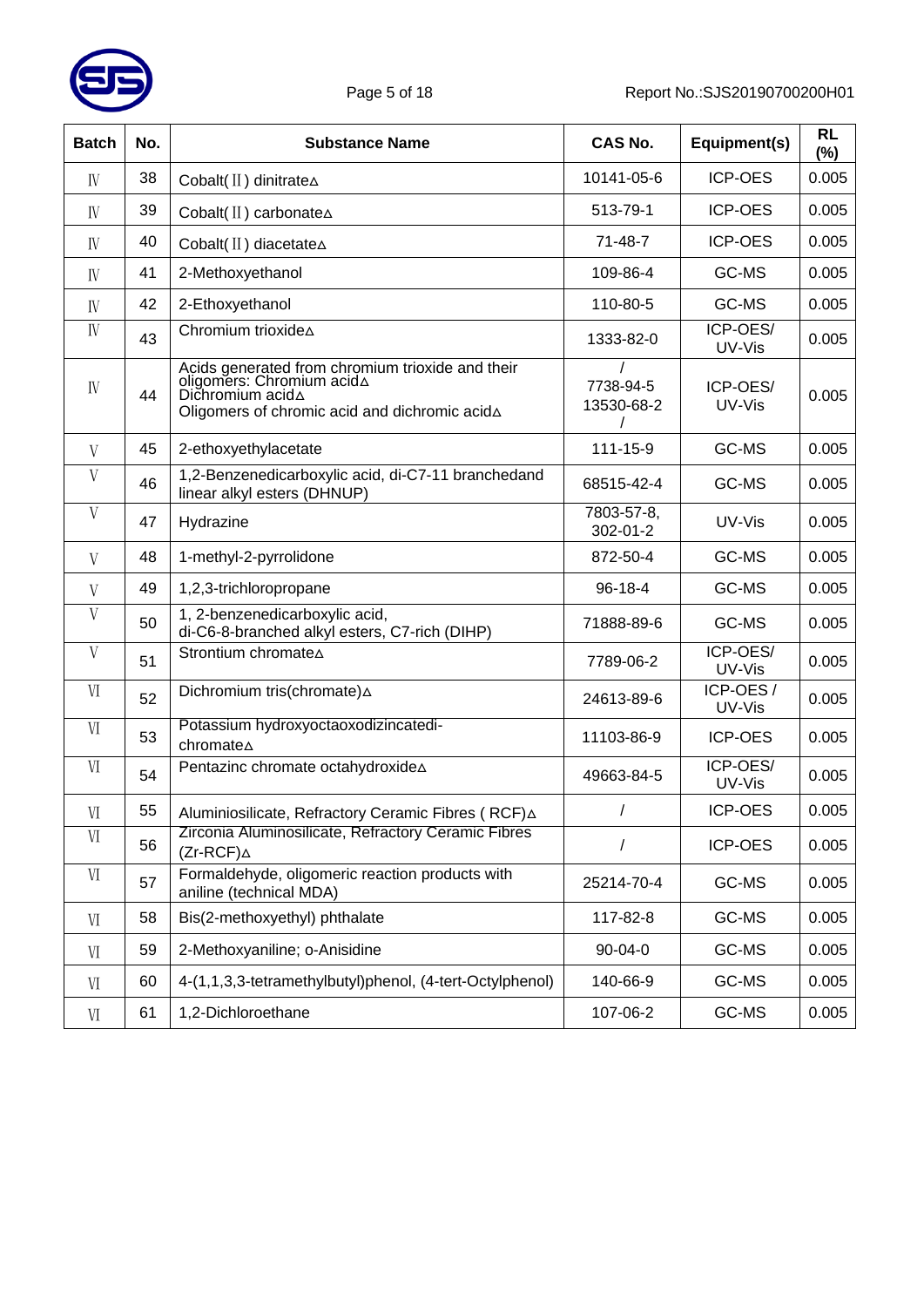

| <b>Batch</b> | No. | <b>Substance Name</b>                                                                                                                                | <b>CAS No.</b> | Equipment(s)      | <b>RL</b><br>$(\%)$ |
|--------------|-----|------------------------------------------------------------------------------------------------------------------------------------------------------|----------------|-------------------|---------------------|
| VI           | 62  | Bis(2-methoxyethyl) ether                                                                                                                            | 111-96-6       | GC-MS             | 0.005               |
| VI           | 63  | Arsenic acidA                                                                                                                                        | 7778-39-4      | <b>ICP-OES</b>    | 0.005               |
| VI           | 64  | Calcium arsenate A                                                                                                                                   | 7778-44-1      | <b>ICP-OES</b>    | 0.005               |
| VI           | 65  | Trilead diarsenateA                                                                                                                                  | 3687-31-8      | <b>ICP-OES</b>    | 0.005               |
| VI           | 66  | N,N-dimethylacetamide (DMAC)                                                                                                                         | 127-19-5       | GC-MS             | 0.005               |
| VI           | 67  | 2,2'-dichloro-4,4'-methylenedianiline (MOCA)                                                                                                         | $101 - 14 - 4$ | GC-MS             | 0.005               |
| VI           | 68  | Phenolphthalein                                                                                                                                      | 77-09-8        | GC-MS             | 0.005               |
| VI           | 69  | Lead azide Lead diazide A                                                                                                                            | 13424-46-9     | <b>ICP-OES</b>    | 0.005               |
| VI           | 70  | Lead styphnate A                                                                                                                                     | 15245-44-0     | <b>ICP-OES</b>    | 0.005               |
| VI           | 71  | Lead dipicrate A                                                                                                                                     | 6477-64-1      | <b>ICP-OES</b>    | 0.005               |
| VII          | 72  | Methoxyethoxy ethane (TEGDME; triglyme)                                                                                                              | 112-49-2       | GC-MS             | 0.005               |
| VII          | 73  | 1,2-dimethoxyethane; ethylene glycol dimethyl<br>ether(EGDME)                                                                                        | $110 - 71 - 4$ | GC-MS             | 0.005               |
| VII          | 74  | Diboron trioxide A                                                                                                                                   | 1303-86-2      | <b>ICP-OES</b>    | 0.005               |
| VII          | 75  | Formamide                                                                                                                                            | 75-12-7        | GC-MS             | 0.005               |
| VII          | 76  | Lead(II) bis(methanesulfonate) $\Delta$                                                                                                              | 17570-76-2     | <b>ICP-OES</b>    | 0.005               |
| VII          | 77  | 1,3,5-tris (oxiranylmethyl) -1,3,5 -triazine-2,4,6<br>(1H, 3H, 5H)-trione (TGIC)                                                                     | 2451-62-9      | GC-MS             | 0.005               |
| VII          | 78  | 1,3,5-tris [(2Sand2R)-2,3 -epoxypropyl]<br>$-1,3,5$ -triazine-2,4,6- (1H,3H,5H)-trione (β-TGIC)                                                      | 59653-74-6     | GC-MS             | 0.005               |
| VII          | 79  | 4,4'-bis (dimethylamino) benzophenone (Michler's<br>ketone)                                                                                          | 90-94-8        | GC-MS             | 0.005               |
| VII          | 80  | N,N,N',N'-tetramethyl-4,4'-methylenedianiline<br>(Michler's base)                                                                                    | $101 - 61 - 1$ | GC-MS             | 0.005               |
| VII          | 81  | [4-[[4-anilino-1-naphthyl][4-(dimethylamino)phenyl]met<br>hylenel<br>cyclohexa-2,5-dien-1-ylidene] dimethylammonium<br>chloride (C.I. Basic Blue 26) | 2580-56-5      | HPLC-MS/MS        | 0.005               |
| VII          | 82  | [4-[4,4'-bis(dimethylamino) benzhydrylidene] cyclohexa<br>-2,5- dien-1-ylidene] dimethylammonium chloride(C.I.<br>Basic Violet 3)                    | 548-62-9       | <b>HPLC-MS/MS</b> | 0.005               |
| VII          | 83  | 4,4'-bis(dimethylamino)-4"-(methylamino)trityl alcohol                                                                                               | $561 - 41 - 1$ | GC-MS             | 0.005               |
| VII          | 84  | $\alpha$ , $\alpha$ -Bis[4-(dimethylamino)phenyl]-4<br>(phenylamino)naphthalene-1 -methanol (C.I. Solvent<br>Blue 4)                                 | 6786-83-0      | HPLC-MS/MS        | 0.005               |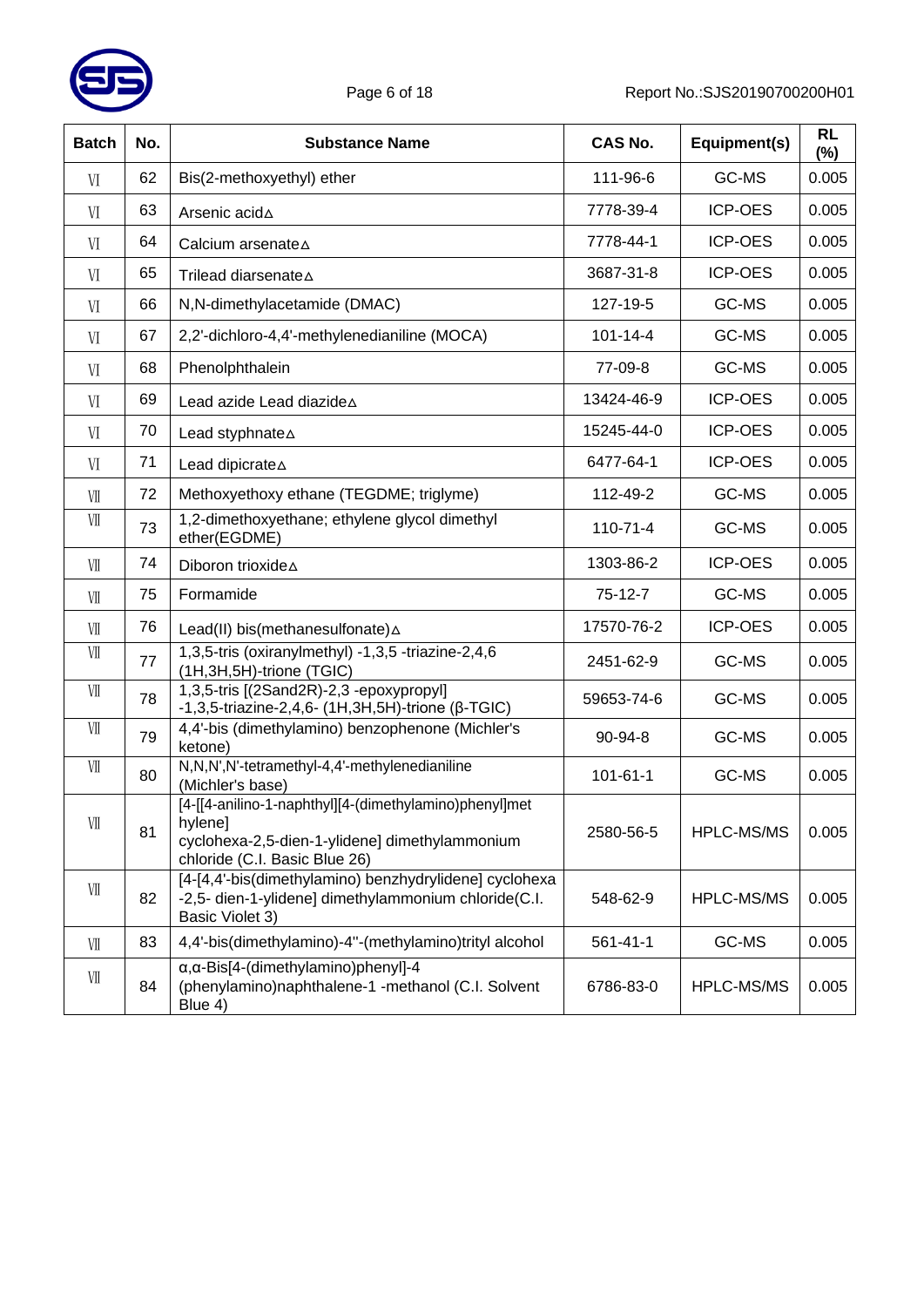

| <b>Batch</b> | No. | <b>Substance Name</b>                                                                                                                                                                                                                                                                                                                                                  | <b>CAS No.</b>                                       | Equipment(s)      | <b>RL</b><br>$(\%)$ |
|--------------|-----|------------------------------------------------------------------------------------------------------------------------------------------------------------------------------------------------------------------------------------------------------------------------------------------------------------------------------------------------------------------------|------------------------------------------------------|-------------------|---------------------|
| VIII         | 85  | Bis(pentabromophenyl) ether (decabromodiphenyl<br>ether; DecaBDE)                                                                                                                                                                                                                                                                                                      | 1163-19-5                                            | GC-MS             | 0.005               |
| VIII         | 86  | Pentacosafluorotridecanoic acid                                                                                                                                                                                                                                                                                                                                        | 72629-94-8                                           | <b>HPLC-MS/MS</b> | 0.005               |
| VIII         | 87  | Tricosafluorododecanoic acid                                                                                                                                                                                                                                                                                                                                           | 307-55-1                                             | HPLC-MS/MS        | 0.005               |
| VIII         | 88  | Henicosafluoroundecanoic acid                                                                                                                                                                                                                                                                                                                                          | 2058-94-8                                            | HPLC-MS/MS        | 0.005               |
| VIII         | 89  | Heptacosafluorotetradecanoic acid                                                                                                                                                                                                                                                                                                                                      | 376-06-7                                             | <b>HPLC-MS/MS</b> | 0.005               |
| VIII         | 90  | Diazene-1,2-dicarboxamide (C,C'-azodi(formamide))                                                                                                                                                                                                                                                                                                                      | 123-77-3                                             | GC-MS             | 0.005               |
| VIII         | 91  | Cyclohexane-1,2-dicarboxylic anhydride [1]<br>cis-cyclohexane-1,2-dicarboxylic anhydride [2]<br>trans-cyclohexane-1,2-dicarboxylic anhydride [3]<br>[The individual cis- [2] and trans- [3] isomer substances<br>and all possible combinations of the cis- and<br>trans-isomers [1] are covered by this entry]                                                         | 85-42-7<br>13149-00-3<br>14166-21-3                  | GC-MS             | 0.005               |
| VIII         | 92  | Hexahydromethylphthalic anhydride [1], Hexahydro-<br>4-methylphthalic anhydride [2],<br>Hexahydro-1-methylphthalic anhydride [3],<br>Hexahydro-3-methylphthalic anhydride [4] [The<br>individual isomers [2], [3] and [4] (including their cis-<br>and trans- stereo isomeric forms) and all possible<br>combinations of the isomers [1] are covered by this<br>entry] | 25550-51-0<br>19438-60-9<br>48122-14-1<br>57110-29-9 | GC-MS             | 0.005               |
| VIII         | 93  | 4-Nonylphenol, branched and linear[substances with a<br>linear and/or branched alkyl chain with a carbon<br>number of 9 covalently bound in position 4 to phenol,<br>covering also UVCB- and well-defined substances<br>which include any of the individual isomers or a<br>combination thereof]                                                                       |                                                      | GC-MS             | 0.005               |
| VIII         | 94  | 4-(1,1,3,3-tetramethylbutyl)phenol, ethoxylated<br>[covering well- defined substances and UVCB<br>substances, polymers and homologues]                                                                                                                                                                                                                                 |                                                      | GC-MS             | 0.005               |
| VIII         | 95  | Methoxyacetic acid                                                                                                                                                                                                                                                                                                                                                     | 625-45-6                                             | GC-MS             | 0.005               |
| VIII         | 96  | N,N-dimethylformamide                                                                                                                                                                                                                                                                                                                                                  | 68-12-2                                              | GC-MS             | 0.005               |
| VIII         | 97  | Dibutyltin dichloride (DBTC)                                                                                                                                                                                                                                                                                                                                           | 683-18-1                                             | GC-MS             | 0.005               |
| VIII         | 98  | Lead monoxide (Lead oxide) A                                                                                                                                                                                                                                                                                                                                           | 1317-36-8                                            | ICP-OES           | 0.005               |
| VIII         | 99  | Orange lead (Lead tetroxide) A                                                                                                                                                                                                                                                                                                                                         | 1314-41-6                                            | ICP-OES           | 0.005               |
| VIII         | 100 | Lead bis(tetrafluoroborate) A                                                                                                                                                                                                                                                                                                                                          | 13814-96-5                                           | ICP-OES           | 0.005               |
| VIII         | 101 | Trilead bis(carbonate) dihydroxide∆                                                                                                                                                                                                                                                                                                                                    | 1319-46-6                                            | ICP-OES           | 0.005               |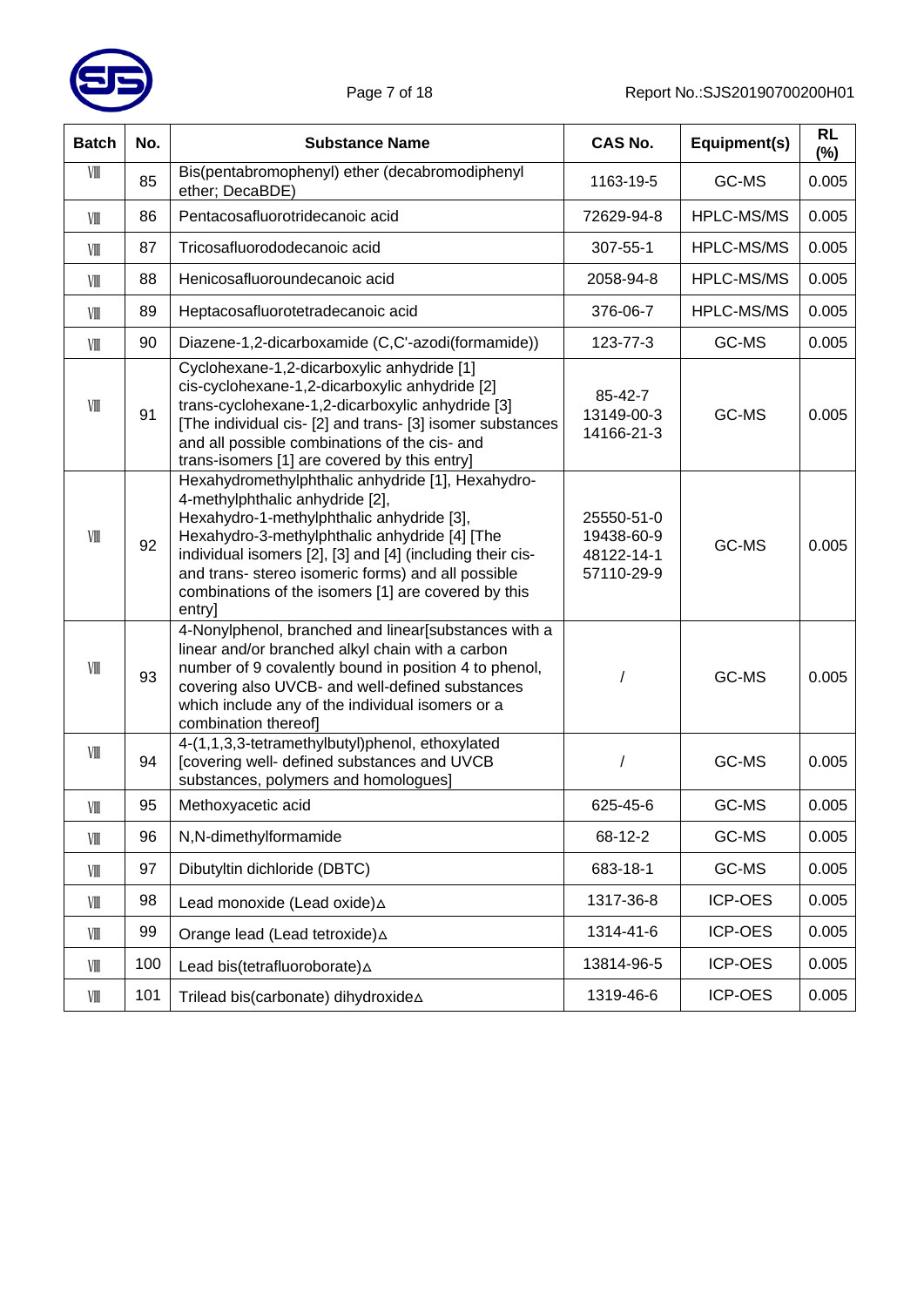

| <b>Batch</b> | No. | <b>Substance Name</b>                                                                                                                                                                                                                                                                                                                                 | <b>CAS No.</b> | Equipment(s)   | <b>RL</b><br>$(\%)$ |
|--------------|-----|-------------------------------------------------------------------------------------------------------------------------------------------------------------------------------------------------------------------------------------------------------------------------------------------------------------------------------------------------------|----------------|----------------|---------------------|
| VIII         | 102 | Lead titanium trioxide∆                                                                                                                                                                                                                                                                                                                               | 12060-00-3     | <b>ICP-OES</b> | 0.005               |
| VIII         | 103 | Lead titanium zirconium oxide A                                                                                                                                                                                                                                                                                                                       | 12626-81-2     | <b>ICP-OES</b> | 0.005               |
| VIII         | 104 | Silicic acid, lead salt∆                                                                                                                                                                                                                                                                                                                              | 11120-22-2     | <b>ICP-OES</b> | 0.005               |
| VIII         | 105 | Silicic acid (H2Si2O5), barium salt (1:1), lead-doped<br>[with lead (Pb) content above the applicable generic<br>concentration limit for 'toxicity for reproduction' Repr.<br>1A (CLP) or category 1 (DSD); the substance is a<br>member of the group entry of lead compounds, with<br>index number 082-001-00-6 in Regulation (EC) No<br>1272/2008]∆ | 68784-75-8     | <b>ICP-OES</b> | 0.005               |
| VIII         | 106 | 1-bromopropane (n-propyl bromide)                                                                                                                                                                                                                                                                                                                     | 106-94-5       | GC             | 0.005               |
| VIII         | 107 | Methyloxirane (Propylene oxide)                                                                                                                                                                                                                                                                                                                       | 75-56-9        | GC             | 0.005               |
| VIII         | 108 | 1,2-Benzenedicarboxylic acid, dipentylester, branched<br>and linear                                                                                                                                                                                                                                                                                   | 84777-06-0     | GC-MS          | 0.005               |
| VIII         | 109 | Diisopentylphthalate (DIPP)                                                                                                                                                                                                                                                                                                                           | 605-50-5       | GC-MS          | 0.005               |
| VIII         | 110 | N-pentyl-isopentylphthalate                                                                                                                                                                                                                                                                                                                           | 776297-69-9    | GC-MS          | 0.005               |
| VIII         | 111 | 1,2-diethoxyethane                                                                                                                                                                                                                                                                                                                                    | 629-14-1       | GC-MS          | 0.005               |
| VIII         | 112 | Acetic acid, lead salt, basic∆                                                                                                                                                                                                                                                                                                                        | 51404-69-4     | <b>ICP-OES</b> | 0.005               |
| VIII         | 113 | Lead oxide sulfate A                                                                                                                                                                                                                                                                                                                                  | 12036-76-9     | <b>ICP-OES</b> | 0.005               |
| VIII         | 114 | [Phthalato(2-)]dioxotrilead A                                                                                                                                                                                                                                                                                                                         | 69011-06-9     | <b>ICP-OES</b> | 0.005               |
| VIII         | 115 | Dioxobis(stearato)trilead A                                                                                                                                                                                                                                                                                                                           | 12578-12-0     | <b>ICP-OES</b> | 0.005               |
| VIII         | 116 | Fatty acids, C16-18, lead salts∆                                                                                                                                                                                                                                                                                                                      | 91031-62-8     | <b>ICP-OES</b> | 0.005               |
| VIII         | 117 | Lead cynamidate A                                                                                                                                                                                                                                                                                                                                     | 20837-86-9     | <b>ICP-OES</b> | 0.005               |
| VIII         | 118 | Lead dinitrate A                                                                                                                                                                                                                                                                                                                                      | 10099-74-8     | <b>ICP-OES</b> | 0.005               |
| VIII         | 119 | Pentalead tetraoxide sulphate∆                                                                                                                                                                                                                                                                                                                        | 12065-90-6     | ICP-OES        | 0.005               |
| VIII         | 120 | Pyrochlore, antimony lead yellow∆                                                                                                                                                                                                                                                                                                                     | 8012-00-8      | ICP-OES        | 0.005               |
| VIII         | 121 | Sulfurous acid, lead salt, dibasic∆                                                                                                                                                                                                                                                                                                                   | 62229-08-7     | ICP-OES        | 0.005               |
| VIII         | 122 | Tetraethyl lead A                                                                                                                                                                                                                                                                                                                                     | 78-00-2        | ICP-OES        | 0.005               |
| VIII         | 123 | Tetralead trioxide sulphate∆                                                                                                                                                                                                                                                                                                                          | 12202-17-4     | ICP-OES        | 0.005               |
| VIII         | 124 | Trilead dioxide phosphonate A                                                                                                                                                                                                                                                                                                                         | 12141-20-7     | ICP-OES        | 0.005               |
| VIII         | 125 | Furan                                                                                                                                                                                                                                                                                                                                                 | 110-00-9       | GC             | 0.005               |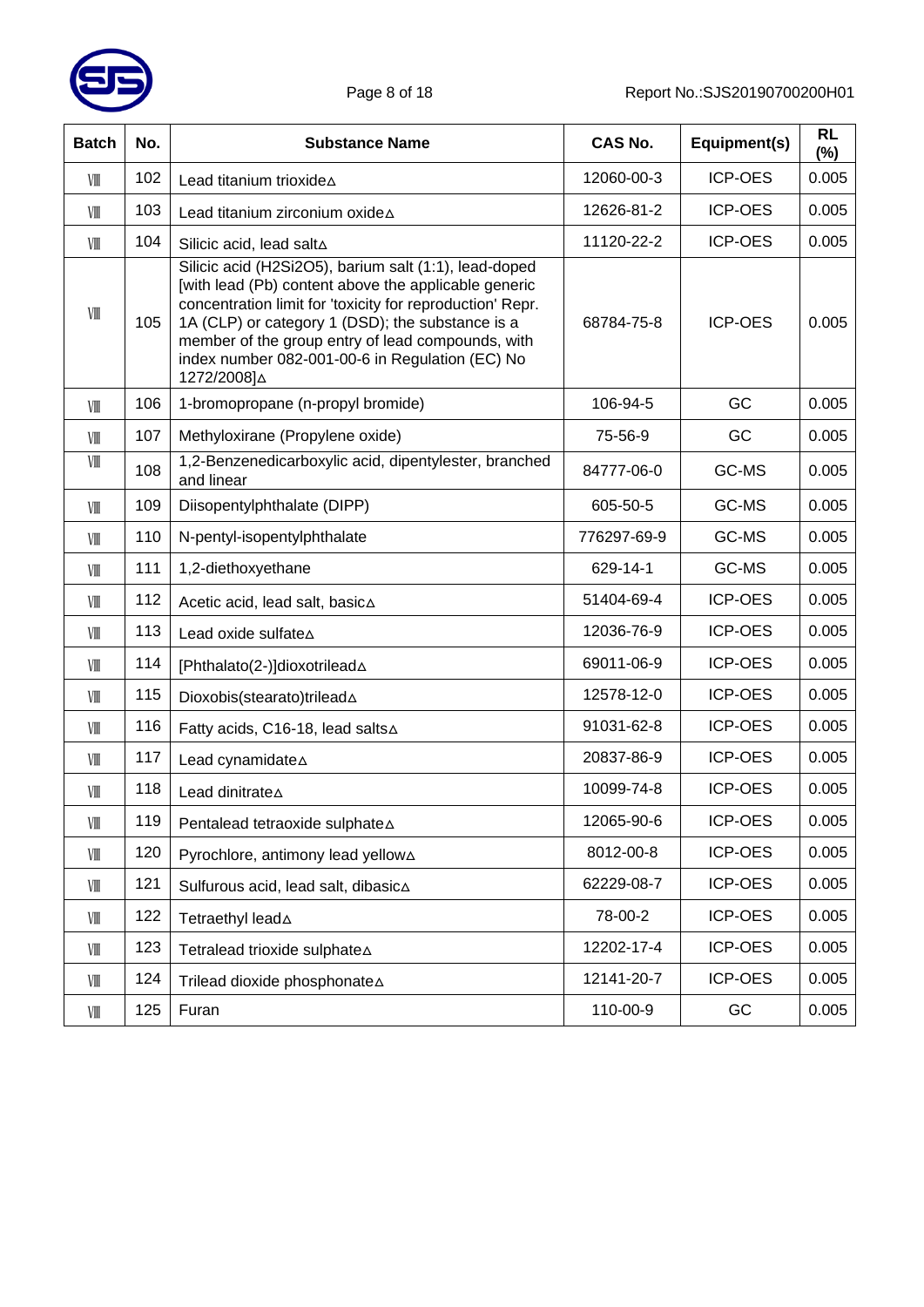

| <b>Batch</b> | No. | <b>Substance Name</b>                                                                                                                                                                                                                                                                                                                                 | <b>CAS No.</b> | Equipment(s)      | <b>RL</b><br>$(\%)$ |
|--------------|-----|-------------------------------------------------------------------------------------------------------------------------------------------------------------------------------------------------------------------------------------------------------------------------------------------------------------------------------------------------------|----------------|-------------------|---------------------|
| VIII         | 126 | Diethyl sulphate                                                                                                                                                                                                                                                                                                                                      | 64-67-5        | GC                | 0.005               |
| VIII         | 127 | Dimethyl sulphate                                                                                                                                                                                                                                                                                                                                     | 77-78-1        | GC                | 0.005               |
| VIII         | 128 | 3-ethyl-2-methyl-2-(3-methylbutyl)-1,3-oxazolidine                                                                                                                                                                                                                                                                                                    | 143860-04-2    | GC-MS             | 0.005               |
| VIII         | 129 | Dinoseb (6-sec-butyl-2,4 -dinitrophenol)                                                                                                                                                                                                                                                                                                              | 88-85-7        | GC-MS             | 0.005               |
| VIII         | 130 | 4,4'-methylenedi-o-toluidine                                                                                                                                                                                                                                                                                                                          | 838-88-0       | GC-MS             | 0.005               |
| VIII         | 131 | 4,4'-oxydianiline and its salts                                                                                                                                                                                                                                                                                                                       | 101-80-4       | GC-MS             | 0.005               |
| VIII         | 132 | 4-aminoazobenzene                                                                                                                                                                                                                                                                                                                                     | 60-09-3        | GC-MS             | 0.005               |
| VIII         | 133 | 4-methyl-m-phenylenediamine (toluene-2,4-diamine)                                                                                                                                                                                                                                                                                                     | 95-80-7        | GC-MS             | 0.005               |
| VIII         | 134 | 6-methoxy-m-toluidine (p-cresidine)                                                                                                                                                                                                                                                                                                                   | 120-71-8       | GC-MS             | 0.005               |
| VIII         | 135 | Biphenyl-4-ylamine                                                                                                                                                                                                                                                                                                                                    | $92 - 67 - 1$  | GC-MS             | 0.005               |
| VIII         | 136 | o-aminoazotoluene [(4-o-tolylazo-o-toluidine])                                                                                                                                                                                                                                                                                                        | 97-56-3        | GC-MS             | 0.005               |
| VIII         | 137 | o-toluidine                                                                                                                                                                                                                                                                                                                                           | 95-53-4        | GC-MS             | 0.005               |
| VIII         | 138 | N-methylacetamide                                                                                                                                                                                                                                                                                                                                     | 79-16-3        | GC-MS             | 0.005               |
| $\rm I\!X$   | 139 | Cadmium                                                                                                                                                                                                                                                                                                                                               | 7440-43-9      | <b>ICP-OES</b>    | 0.005               |
| $\rm I\!X$   | 140 | Ammonium pentadecafluorooctanoate (APFO)                                                                                                                                                                                                                                                                                                              | 3825-26-1      | HPLC-MS/MS        | 0.005               |
| $\rm I\!X$   | 141 | Pentadecafluorooctanoic acid (PFOA)                                                                                                                                                                                                                                                                                                                   | 335-67-1       | <b>HPLC-MS/MS</b> | 0.005               |
| $\rm I\!X$   | 142 | Dipentyl phthalate (DPP)                                                                                                                                                                                                                                                                                                                              | 131-18-0       | GC-MS             | 0.005               |
| $\rm I\!X$   | 143 | 4-Nonylphenol, branched and linear, ethoxylated<br>[substances with a linear and/or branched alkyl chain<br>with a carbon number of 9 covalently bound in position<br>4 to phenol, ethoxylated covering UVCB- and<br>well-defined substances, polymers and homologues,<br>which include any of the individual isomers and/or<br>combinations thereof] |                | GC-MS             | 0.005               |
| $\rm I\!X$   | 144 | Cadmium oxide A                                                                                                                                                                                                                                                                                                                                       | 1306-19-0      | <b>ICP-OES</b>    | 0.005               |
| X            | 145 | Cadmium sulphide A                                                                                                                                                                                                                                                                                                                                    | 1306-23-6      | <b>ICP-OES</b>    | 0.005               |
| X            | 146 | Disodium 4-amino-3- [[4'-[(2,4-diaminophenyl)azo]<br>[1,1'-biphenyl]-4-yl]azo]-5-hydroxy-6-(phenylazo)<br>naphthalene-2,7-disulphonate (C.I. Direct Black 38)                                                                                                                                                                                         | 1937-37-7      | <b>HPLC-MS/MS</b> | 0.005               |
| X            | 147 | Dihexyl phthalate                                                                                                                                                                                                                                                                                                                                     | 84-75-3        | GC-MS             | 0.005               |
| X            | 148 | Imidazolidine-2-thione; (2-imidazoline-2-thiol)                                                                                                                                                                                                                                                                                                       | 96-45-7        | GC-MS             | 0.005               |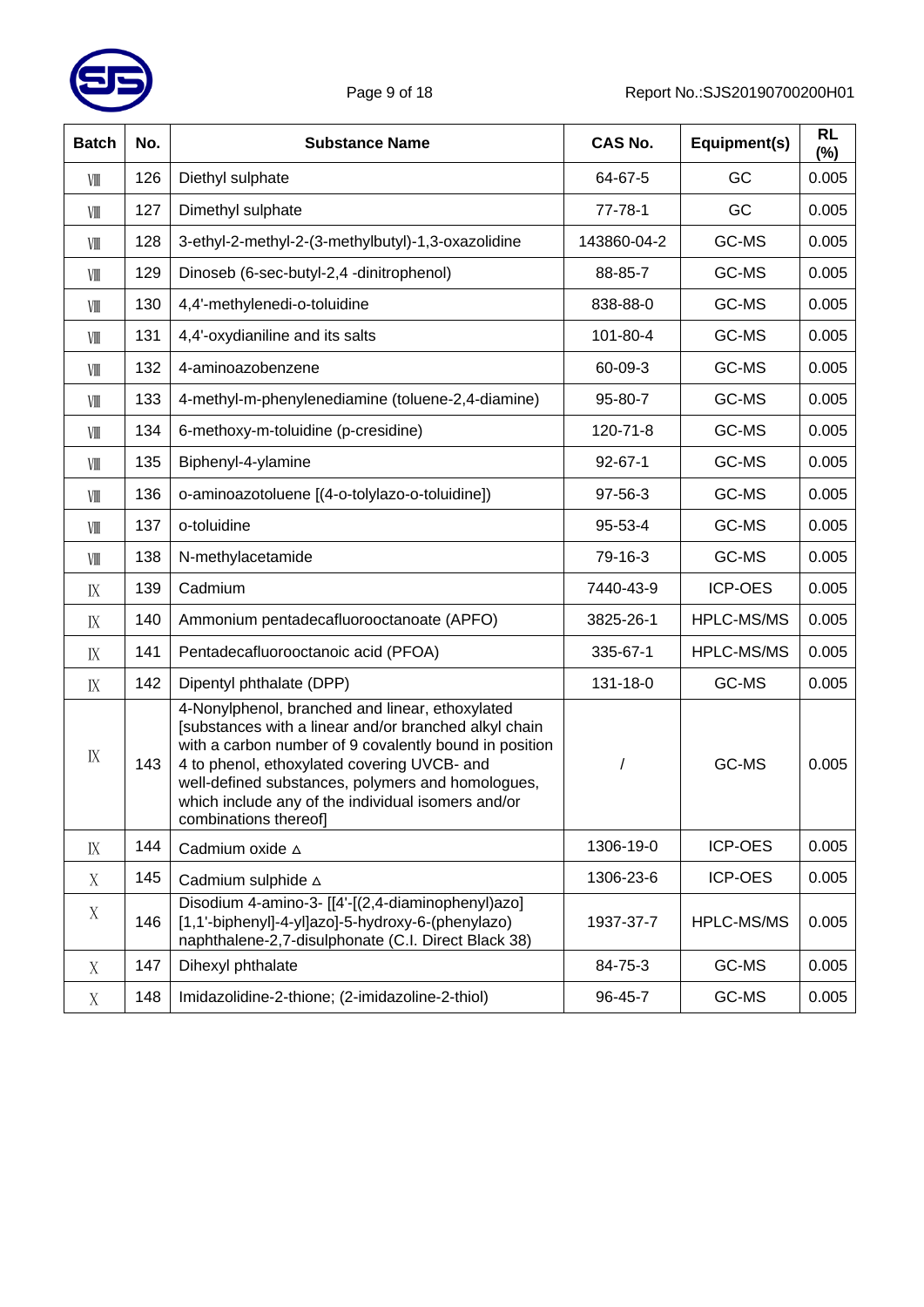

| <b>Batch</b> | No. | <b>Substance Name</b>                                                                                                                                                                                                                                                                    | <b>CAS No.</b>           | Equipment(s)      | <b>RL</b><br>$(\%)$ |
|--------------|-----|------------------------------------------------------------------------------------------------------------------------------------------------------------------------------------------------------------------------------------------------------------------------------------------|--------------------------|-------------------|---------------------|
| X            | 149 | Trixylyl phosphate                                                                                                                                                                                                                                                                       | 25155-23-1               | GC-MS             | 0.005               |
| X            | 150 | Disodium 3,3'-[[1,1'-biphenyl] -4,4'-diylbis(azo)]<br>bis(4-aminonaphthalene-1-sulphonate) (C.I. Direct<br><b>Red28)</b>                                                                                                                                                                 | 573-58-0                 | <b>HPLC-MS/MS</b> | 0.005               |
| X            | 151 | Lead di(acetate) A                                                                                                                                                                                                                                                                       | 301-04-2                 | ICP-OES           | 0.005               |
| XI           | 152 | 1,2-Benzenedicarboxylic acid, dihexyl ester,<br>branched and linear                                                                                                                                                                                                                      | 68515-50-4               | GC-MS             | 0.005               |
| XI           | 153 | Cadmium chloride $\triangle$                                                                                                                                                                                                                                                             | 10108-64-2               | <b>ICP-OES</b>    | 0.005               |
| XI           | 154 | Sodium perborate $\triangle$ ;<br>perboric acid, sodium salt △                                                                                                                                                                                                                           | $\prime$                 | <b>ICP-OES</b>    | 0.005               |
| XI           | 155 | Sodium peroxometaborate A                                                                                                                                                                                                                                                                | 7632-04-4                | <b>ICP-OES</b>    | 0.005               |
| XII          | 156 | Cadmium fluoride A                                                                                                                                                                                                                                                                       | 7790-79-6                | <b>ICP-OES</b>    | 0.005               |
| XII          | 157 | Cadmium sulphate A                                                                                                                                                                                                                                                                       | 10124-36-4<br>31119-53-6 | <b>ICP-OES</b>    | 0.005               |
| XII          | 158 | 2-benzotriazol-2-yl-4,6-di-tert-butylphenol (UV-320)                                                                                                                                                                                                                                     | 3846-71-7                | GC-MS             | 0.005               |
| XII          | 159 | 2-(2H-benzotriazol-2-yl)-4,6-ditertpentylphenol<br>(UV-328)                                                                                                                                                                                                                              | 25973-55-1               | GC-MS             | 0.005               |
| XII          | 160 | 2-ethylhexyl<br>10-ethyl-4,4-dioctyl-7-oxo-8-oxa-3,5-dithia-4-<br>stannatetradecanoate (DOTE)                                                                                                                                                                                            | 15571-58-1               | GC-MS             | 0.005               |
| XII          | 161 | Reaction mass of 2-ethylhexyl<br>10-ethyl-4,4-dioctyl-7-oxo-8-oxa-3,<br>5-dithia-4-stannatetradecanoate and 2-ethylhexyl<br>10-ethyl-4<br>-[[2-[(2-ethylhexyl)oxy]-2-oxoethyl]thio]-4-octyl-7-oxo-8<br>$-oxa-3$ ,<br>5-dithia-4-stannatetradecanoate (reaction mass of<br>DOTE and MOTE) |                          | GC-MS             | 0.005               |
| X III        | 162 | 1,2-benzenedicarboxylic acid, di-C6-10-alkyl esters;<br>1,2-benzenedicarboxylic acid, mixed decyl and hexyl<br>and octyl diesters with $\geq 0.3\%$ of dihexyl phthalate                                                                                                                 | 68515-51-5<br>68648-93-1 | GC-MS             | 0.005               |
| $X \n  III$  | 163 | 5-sec-butyl-2-(2,4-dimethylcyclohex-3-en-1-yl)-5-meth<br>$yI-1$ ,<br>3-dioxane[1],5-sec-butyl-2-(4,6-dimethylcyclohex-3-en-1-<br>yl)-5-methyl-1,3-dioxane [2] [covering any of the<br>individual stereoisomers of [1] and [2] or any<br>combination thereof]                             |                          | HPLC-MS/MS        | 0.005               |
| X IV         | 164 | 1,3-propanesultone                                                                                                                                                                                                                                                                       | 1120-71-4                | GC-MS             | 0.005               |
| X IV         | 165 | 2,4-di-tert-butyl-6-(5-chlorobenzotriazol-2-yl)phenol<br>(UV-327)                                                                                                                                                                                                                        | 3864-99-1                | GC-MS             | 0.005               |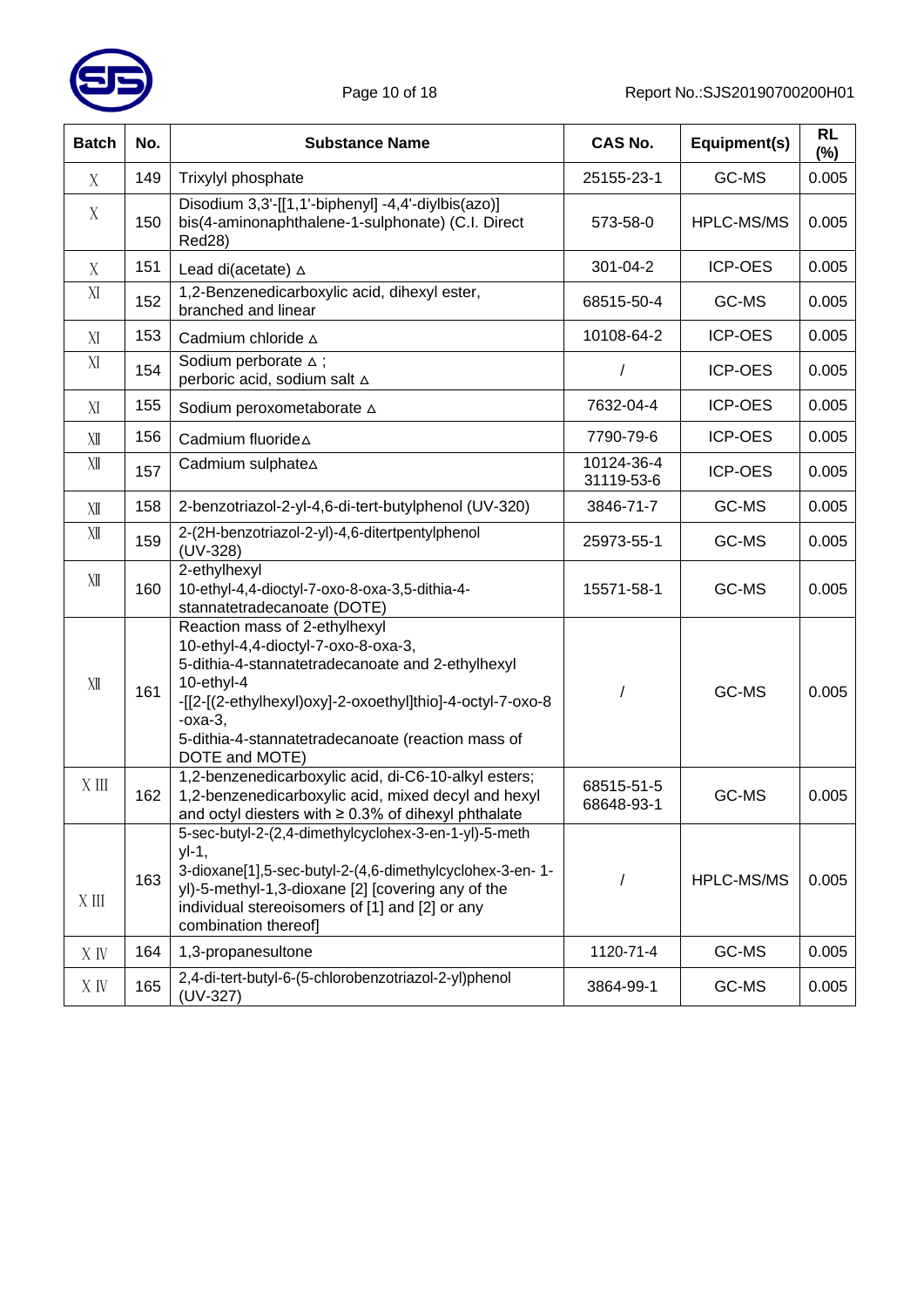

| <b>Batch</b> | No. | <b>Substance Name</b>                                                                                                                                                              | <b>CAS No.</b>                           | Equipment(s)      | <b>RL</b><br>$(\%)$ |
|--------------|-----|------------------------------------------------------------------------------------------------------------------------------------------------------------------------------------|------------------------------------------|-------------------|---------------------|
| X IV         | 166 | 2-(2H-benzotriazol-2-yl)-4-(tert-butyl)-6-(sec-butyl)phe<br>nol (UV-350)                                                                                                           | 36437-37-3                               | GC-MS             | 0.005               |
| X IV         | 167 | Nitrobenzene                                                                                                                                                                       | 98-95-3                                  | GC-MS             | 0.005               |
| X IV         | 168 | Perfluorononan-1-oic acid<br>(2,2,3,3,4,4,5,5,6,6,7,7,8,8,9,9,9-heptadecafluoronona<br>noic acid and its sodium and ammonium salts                                                 | 375-95-1<br>21049-39-8<br>4149-60-4      | HPLC-MS/MS        | 0.005               |
| X V          | 169 | Benzo[d,e,f]chrysene                                                                                                                                                               | $50-32-8$                                | GC-MS             | 0.005               |
| X VI         | 170 | 4,4'-isopropylidenediphenol (bisphenol A)                                                                                                                                          | 80-05-7                                  | HPLC-MS/MS        | 0.005               |
| X VI         | 171 | Nonadecafluorodecanoic acid (PFDA) and its sodium<br>and ammonium salts                                                                                                            | 335-76-2                                 | <b>HPLC-MS/MS</b> | 0.005               |
| X VI         | 172 | 4-heptylphenol, branched and linear (4-HPbl)                                                                                                                                       | $\prime$                                 | GC-MS             | 0.005               |
| X VI         | 173 | 4-tert-pentylphenol (PTAP)                                                                                                                                                         | 80-46-6                                  | GC-MS             | 0.005               |
| X VII        | 174 | Perfluorohexane-1-sulphonic acid and its salts                                                                                                                                     | 206-587-1<br>355-46-4                    | GC-MS             | 0.005               |
| X VIII       | 175 | Dechlorane plus (including any of its individual anti-<br>and syn-isomers or any combination thereof)                                                                              | 13560-89-9<br>135821-74-8<br>135821-03-3 | <b>HPLC-MS/MS</b> | 0.005               |
| X Ⅶ          | 176 | Benz[a]anthracene                                                                                                                                                                  | 56-55-3                                  | GC-MS             | 0.005               |
| X Ⅶ          | 177 | Cadmium nitrate                                                                                                                                                                    | 10325-94-7                               | <b>ICP-OES</b>    | 0.005               |
| X VIII       | 178 | Cadmium carbonate                                                                                                                                                                  | 513-78-0                                 | <b>ICP-OES</b>    | 0.005               |
| X Ⅶ          | 179 | Cadmium hydroxide                                                                                                                                                                  | 21041-95-2                               | <b>ICP-OES</b>    | 0.005               |
| X VIII       | 180 | Chrysene                                                                                                                                                                           | 218-01-9                                 | GC-MS             | 0.005               |
| X Ⅶ          | 181 | Reaction products of 1,3,4-thiadiazolidine-2,5-dithione,<br>formaldehyde and 4-heptylphenol, branched and linear<br>(RP-HP) [with≥0.1% w/w 4-heptylphenol, branched<br>and linear] | $\prime$                                 | GC-MS             | 0.005               |
| X IX         | 182 | Dicyclohexyl phthalate (DCHP)                                                                                                                                                      | 84-61-7                                  | GC-MS             | 0.005               |
| X IX         | 183 | 1,2,4-Benzenetricarboxylic acid anhydride                                                                                                                                          | 552-30-7                                 | GC-MS             | 0.005               |
| X IX         | 184 | Octamethylcyclotetrasiloxane (D4)                                                                                                                                                  | 556-67-2                                 | GC-MS             | 0.005               |
| X IX         | 185 | Decamethylcyclopentasiloxane (D5)                                                                                                                                                  | 541-02-6                                 | GC-MS             | 0.005               |
| X IX         | 186 | Dodecamethylcyclohexasiloxane (D6)                                                                                                                                                 | 540-97-6                                 | GC-MS             | 0.005               |
| X IX         | 187 | Lead                                                                                                                                                                               | 7439-92-1                                | <b>ICP-OES</b>    | 0.005               |
| X IX         | 188 | disodium octaborate                                                                                                                                                                | 12008-41-2                               | GC-MS             | 0.005               |
| X IX         | 189 | Benzo[g,h,i]perylene                                                                                                                                                               | 191-24-2                                 | GC-MS             | 0.005               |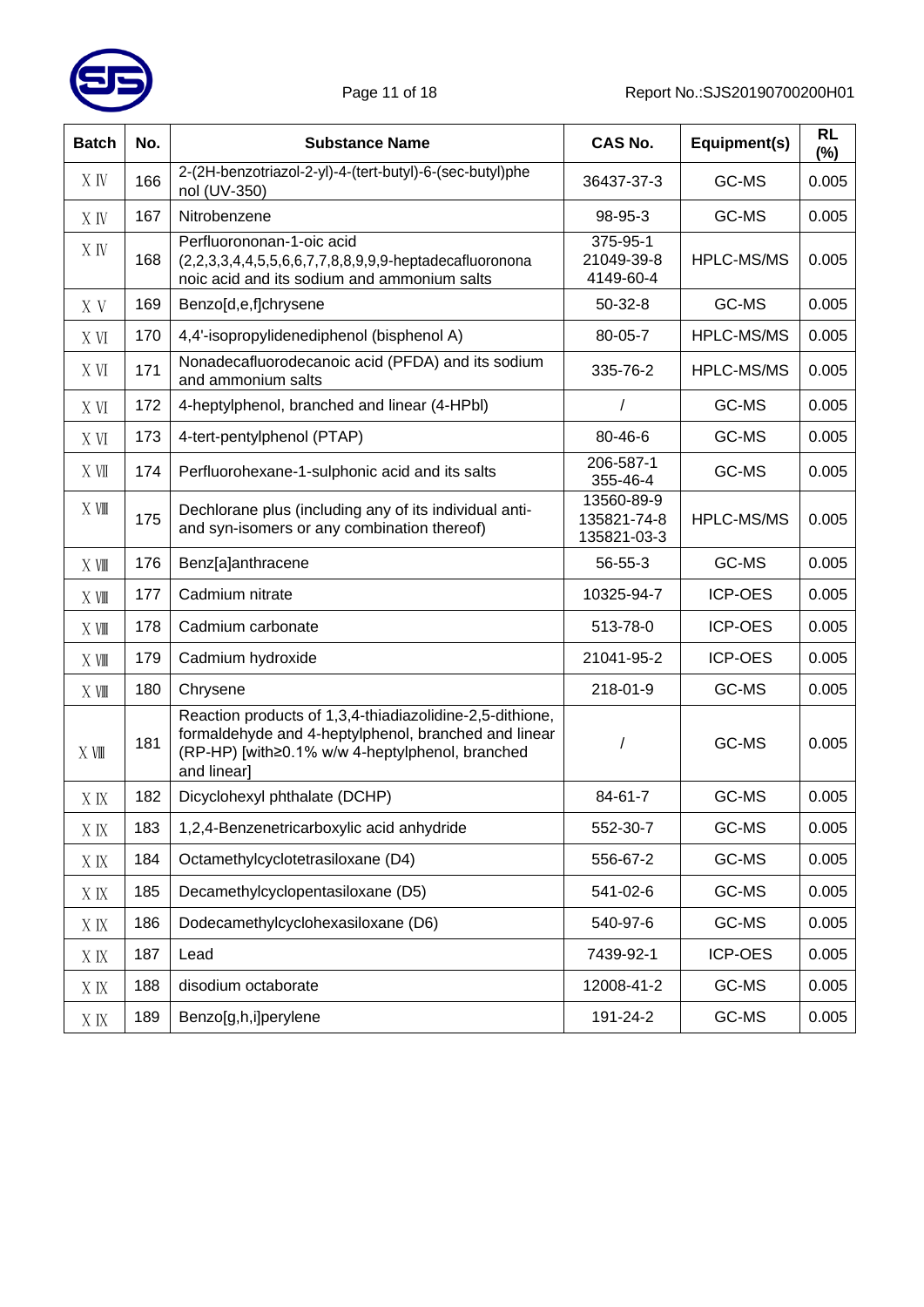

| <b>Batch</b> | No. | <b>Substance Name</b>                                             | CAS No.        | Equipment(s) | <b>RL</b><br>(%) |
|--------------|-----|-------------------------------------------------------------------|----------------|--------------|------------------|
| X IX         | 190 | Terphenyl hydrogenated                                            | 61788-32-7     | GC-MS        | 0.005            |
| X IX         | 191 | Ethylenediamine                                                   | $107 - 15 - 3$ | GC-MS        | 0.005            |
| X X          | 192 | 2,2-bis(4'-hydroxyphenyl)-4-methylpentane                         | 6807-17-6      | GC-MS        | 0.005            |
| X X          | 193 | Benzo[k]fluoranthene                                              | 207-08-9       | GC-MS        | 0.005            |
| X X          | 194 | Fluoranthene                                                      | 206-44-0       | GC-MS        | 0.005            |
| X X          | 195 | Phenanthrene                                                      | $85 - 01 - 8$  | GC-MS        | 0.005            |
| X X          | 196 | Pyrene                                                            | 129-00-0       | GC-MS        | 0.005            |
| X X          | 197 | 1,7,7-trimethyl-3-(phenylmethylene)<br>bicyclo[2.2.1]heptan-2-one | 15087-24-8     | GC-MS        | 0.005            |

**Note:** 1. "△ " = Determination was based on elemental analysis. The concentration was calculatedbased on assumption of worst-case.

- 2. Calculated concentration of boric compound are based on the water extractive boron byICP-OES.
- 3.  $N.D. = Not detected (< RL), RL = Report limit.$
- 4.  $mg/kg =$  parts per million(ppm).
- 5. "/" =Not regulated.

#### **Appendix**Ⅰ

# **1. According to the Article 33 of the Regulation (EC) No 1907/2006(REACH)-Duty to communicate information on substances in articles.**

— Any supplier of an article containing a substance meeting the criteria in Article 57 and identified in accordance with Article 59(1) in a Result above 0.1% weight by weight(w/w) shall provide the recipient of the article with sufficient information, available to the supplier, to allow safe use of the article including, as a minimum, the name of that substance.

— On request by a consumer any supplier of an article containing a substance meeting the criteria in Article 57 and identified in accordance with Article 59(1) in a Result above 0.1% weight by weight(w/w) shall provide the consumer with sufficient information, available to the supplier, to allow safe use of the article including, as a minimum, the name of that substance. The relevant information shall be provided, free of charge, within 45 days of receipt of the request.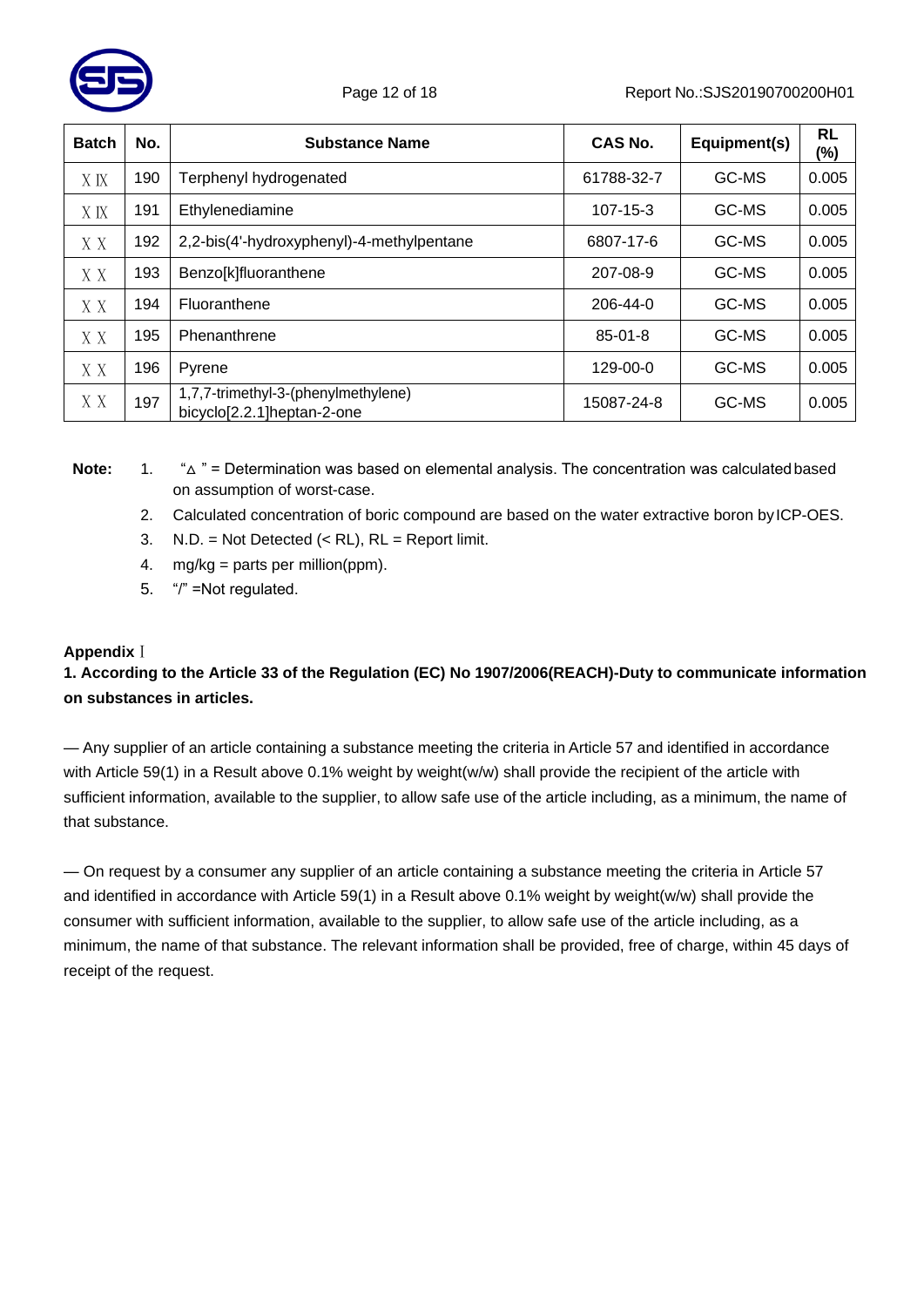

# **2. According to the Article 33 of the Regulation (EC) No 1907/2006(REACH)-Notification of the Substance in Article.**

— If a substance meets the criteria in Article 57 and is identified in accordance with Article 59(1), EU and EEA producers or importers of articles have to notify ECHA when their article contains a substance on the Candidate List. This obligation applies if the substance is present above 0.1%(w/w) and its quantities in the produced/imported articles are above 1 tonne in total per year.

# 3. **According to the other articles of the Regulation(EC) No 1907/2006(REACH),The relevant obligation for the substance on its own or in preparation.**

#### **—OBLIGATIONS: SUBSTANCES**

From 28 October 2008, EU&EEA suppliers of a substance have to provide a safety data sheet to their customers when the substance is on the Candidate List.

#### **—OBLIGATIONS: PREPARATIONS**

From 28 October 2008, EU&EEA suppliers of a preparation not classified as dangerous according to Directive 1999/45/EC have to provide the recipients, at their request, with a safety data sheet if the preparation contains at least one substance on the Candidate List and its individual Result is at least 0.1%(w/w) for non gaseous preparations and at least 0.2% by volume for gaseous preparations.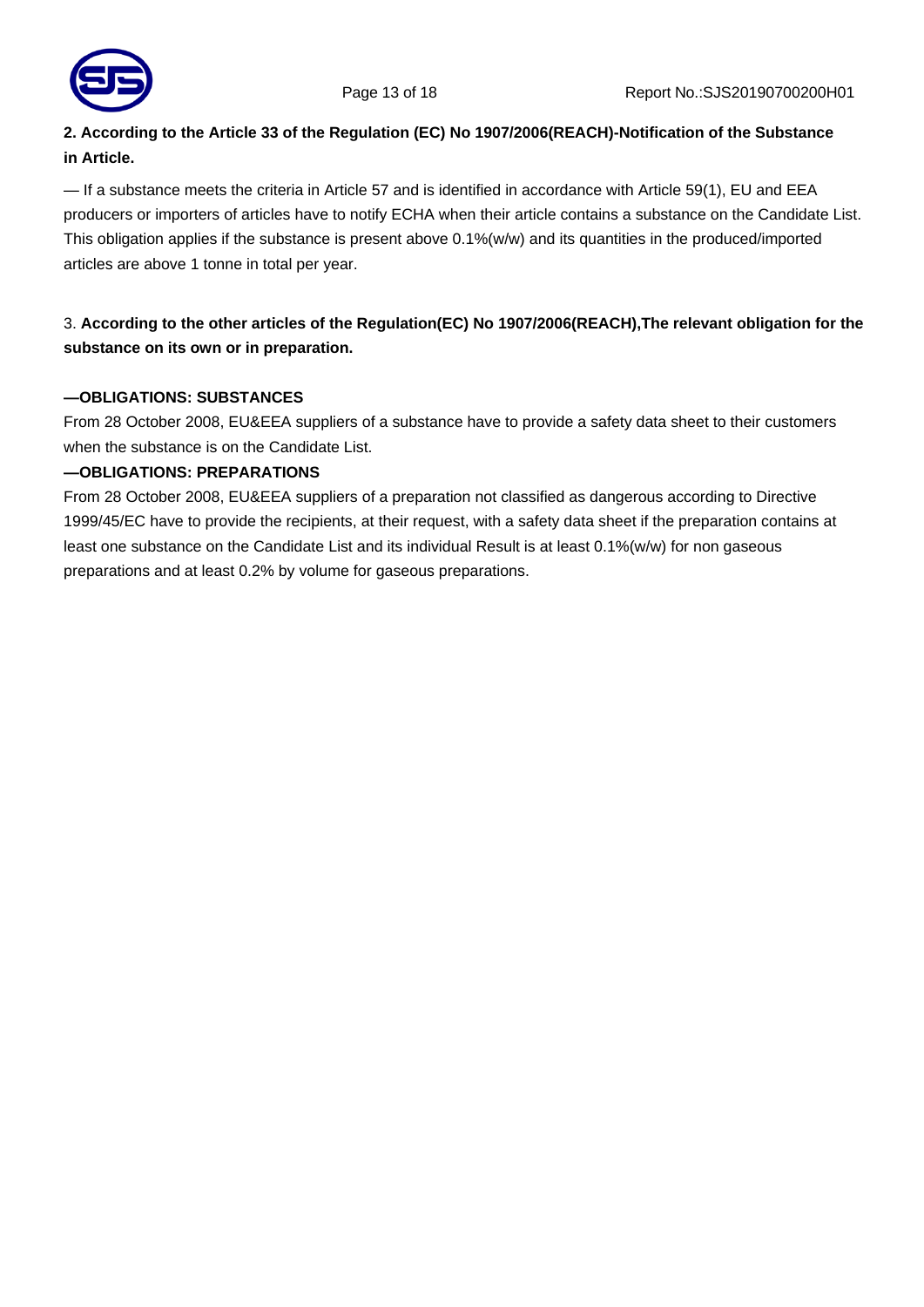



#### **Test Process Flow:**

1. Cobalt dichloride, Cobalt(Ⅱ) sulphate, Cobalt(Ⅱ) dinitrate, Cobalt(Ⅱ) carbonate, Cobalt(Ⅱ) diacetate, Diarsenic pentaoxide, Diarsenic trioxide, Lead hydrogen arsenate, Sodium dichromate, Triethyl arsenate, Aluminiosilicate, Zirconia Aluminosilicate, Lead chromate, Lead chromate molybdate Sulphate red, Lead sulfochromate yellow, Boric acid, Disodium tetraborate, Tetraboron disodium heptaoxide, Sodium chromate, Potassium chromate, Ammonium dichromate, Potassium dichromate, Chromium trioxide, Chromium acid/Dichromium acid, Strontium chromate, Hydrazine, Dichromium tris(chromate), Potassium hydroxyoctaoxodizincatedi-chromate, Pentazinc chromate octahydroxide, Arsenic acid, Calcium arsenate, Trilead diarsenate, Lead azide Lead diazide, Lead styphnate, Lead dipicrate, Diboron trioxide, Lead(II) bis(methanesulfonate), Lead monoxide (Lead oxide), Orange lead (Lead tetroxide), Lead bis (tetrafluoroborate), Trilead bis(carbonate)dihydroxide, Lead titanium trioxide, Lead titanium zirconium oxide, Silicic acid, lead salt, Silicic acid (H2Si2O5), barium salt (1:1), lead-doped, Acetic acid, lead salt, basic, Lead oxide sulfate, [Phthalato(2-)]dioxotrilead, Dioxobis(stearato)trilead, Fatty acids, C16-18, lead salts, Lead cynamidate, Lead dinitrate, Pentalead tetraoxide sulphate, Pyrochlore, antimony lead yellow, Sulfurous acid, lead salt, dibasic, Tetraethyl lead, Tetralead trioxide sulphate, Trilead dioxide phosphonate, Cadmium, Cadmium oxide, Cadmium sulphide, Lead di(acetate) , Cadmium chloride, Sodium perborate; perboric acid, sodium salt, Sodium peroxometaborate, Cadmium fluoride, Cadmium sulphate, Cadmium nitrate, Cadmium carbonate, Cadmium hydroxide, Lead

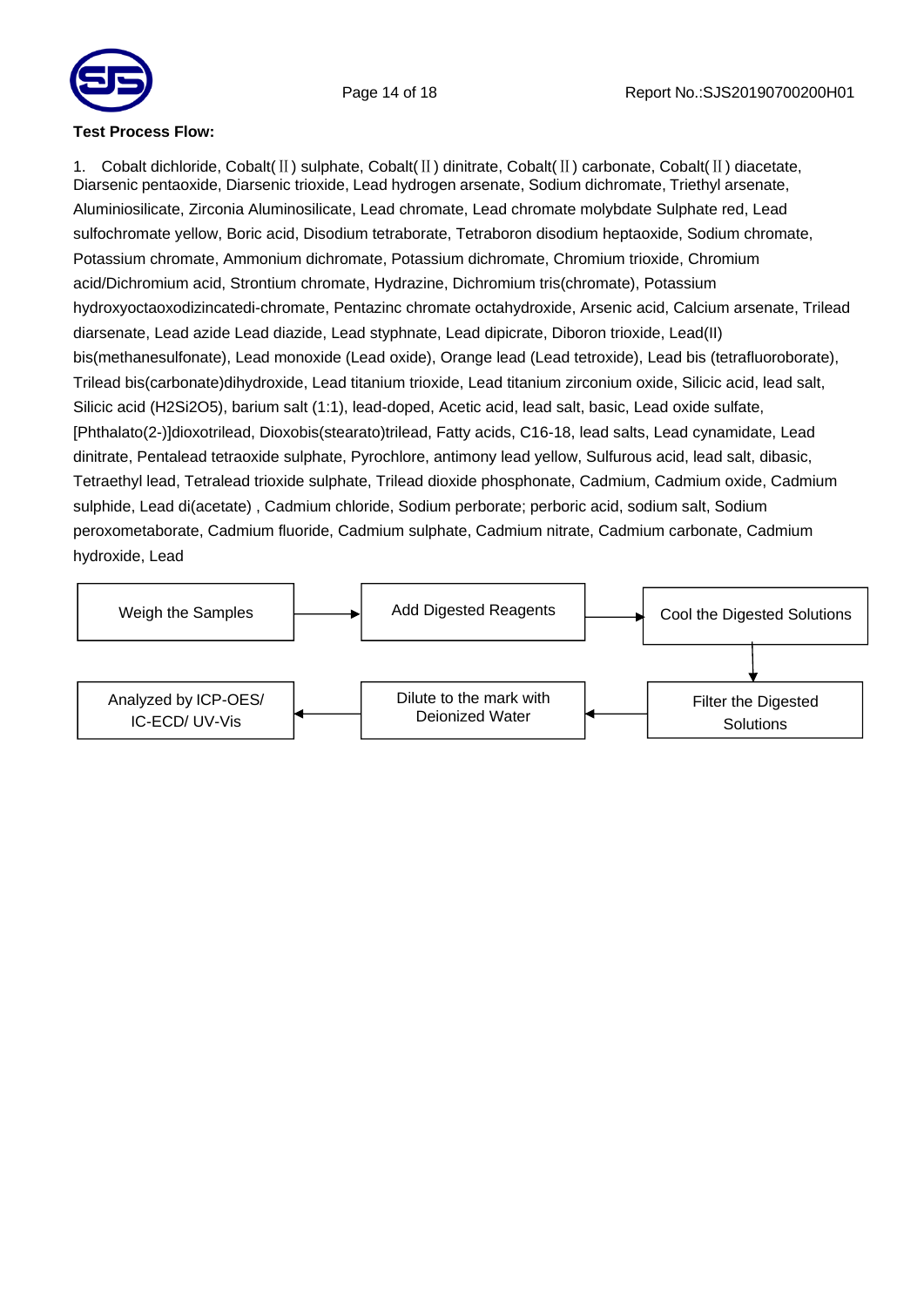

#### **Test Process Flow (Continued):**

2. Alkanes, C10-13, chloro(Short chain chlorinated paraffins), Trichloroethylene, 2-Methoxyethanol, 2-Ethoxyethanol, Methoxyethoxy ethane (TEGDME; triglyme), 1,2-dimethoxyethane; ethylene glycol dimethyl ether(EGDME), DecaBDE, Anthracene, Anthracene oil, Coal tar pitch, Benzo[d,e,f]chrysene, Benz[a]anthracene, Benzyl butyl phthalate (BBP), Bis[2-ethyl(hexyl)phthalate] (DEHP), Dibutyl phthalate (DBP), Diisobutyl phthalate(DIBP), 1,2-Benzenedicarboxylic acid, di-C7-11 branchedand linear alkyl esters (DHNUP), 1, 2-benzenedicarboxylic acid, di-C6-8-branched alkyl esters,C7-rich(DIHP), Bis(2-methoxyethyl) phthalate, 1,3,5-tris [(2Sand2R)-2,3-epoxypropyl] -1,3,5-triazine-2,4,6- (1H,3H,5H)-trione (β-TGIC), Cyclohexane-1,2-dicarboxylic anhydride, Hexahydromethylphthalic anhydride, 1,2-Benzenedicarboxylic acid, Diisopentylphthalate (DIPP), N-pentyl-isopentylphthalate, Dipentyl phthalate (DPP), Bis(tributyltin)oxide, Formaldehyde, oligomeric reaction products with aniline (technical MDA), 2-Methoxyaniline; o-Anisidine, Bis(2-methoxyethyl) ether, Dibutyltin dichloride (DBTC), 1,2-diethoxyethane, 4, 4′- Diaminodiphenylmethane, 4-(1,1,3,3-tetramethylbutyl)phenol, (4-tert-Octylphenol), 1,2-Dichloroethane, Phenolphthalein,

N,N,N',N'-tetramethyl-4,4'-methylenedianiline (Michler's base), Dinoseb (6-sec-butyl-2,4-dinitrophenol), 4,4'-methylenedi-o-toluidine, 4,4'-oxydianiline and its salts, 4-aminoazobenzene, 4-methyl-m-phenylenediamine (toluene-2,4-diamine), 6-methoxy-m-toluidine (p-cresidine), Biphenyl-4-ylamine, o-aminoazotoluene

[(4-o-tolylazo-o-toluidine]), o-toluidine, 4-Nonylphenol, Perfluorohexane-1-sulphonic acid and its salts, Chrysene, Reaction products of 1,3,4-thiadiazolidine-2,5-dithione, formaldehyde and 4-heptylphenol, branched and linear (RP-HP) [with≥0.1% w/w 4-heptylphenol, branched and linear], 5-tert-butyl-2, 4, 6-trinitro-m-xylene (Musk xylene), 2-ethoxyethylacetate, 1-methyl-2-pyrrolidone, 1,2,3-trichloropropane, 4,4'-bis (dimethylamino) benzophenone (Michler's ketone), 1,3,5-tris (oxiranylmethyl)-1,3,5-triazine-2,4,6 (1H,3H,5H)-trione (TGIC), Methoxyacetic acid, 3-ethyl-2-methyl-2-(3-methylbutyl)-1,3-oxazolidine, Hexabromocyclododecane (HBCDD), Acrylamide, N,N-dimethylacetamide (DMAC), 2,2'-dichloro- 4,4'-methylenedianiline (MOCA), Formamide, Diazene-1,2-dicarboxamide (C,C'-azodi(formamide)), N,N-dimethylformamide, N-methylacetamide, Nitrobenzene, 2, 4-Dinitrotoluene, Tris(2-chloroethyl) phosphate, 4,4'-bis(dimethylamino)-4''-(methylamino)trityl alcohol,

1,3-propanesultone, Dihexyl phthalate, Imidazolidine-2-thione; (2-imidazoline-2-thiol), Trixylyl phosphate, 1,2-Benzenedicarboxylic acid, dihexyl ester, branched and linear, 2-benzotriazol-2-yl-4,6-di-tert-butylphenol (UV-320), 2-(2H-benzotriazol-2-yl)-4,6-ditertpentylphenol (UV-328), 2-ethylhexyl

10-ethyl-4,4-dioctyl-7-oxo-8-oxa-3,5-dithia-4-stannatetradecanoate (DOTE), reaction mass of 2-ethylhexyl 10-ethyl-4,4-dioctyl-7-oxo-8-oxa-3,5-dithia-4-stannatetradecanoate and 2-ethylhexyl 10-ethyl-4-[[2-[(2-ethylhexyl)oxy]-2-oxoethyl]thio]-4-octyl-7-oxo-8-oxa-3,

5-dithia-4-stannatetradecanoate (reaction mass of DOTE and MOTE), 1,2-benzenedicarboxylic acid, di-C6-10-alkyl esters; 1,2-benzenedicarboxylic acid, mixed decyl and hexyl and octyl diesters with ≥ 0.3% of dihexyl phthalate, 2,4-di-tert-butyl-6-(5-chlorobenzotriazol-2-yl)phenol (UV-327),

2-(2H-benzotriazol-2-yl)-4-(tert-butyl)-6-(sec-butyl)phenol (UV-350), Dicyclohexyl phthalate (DCHP),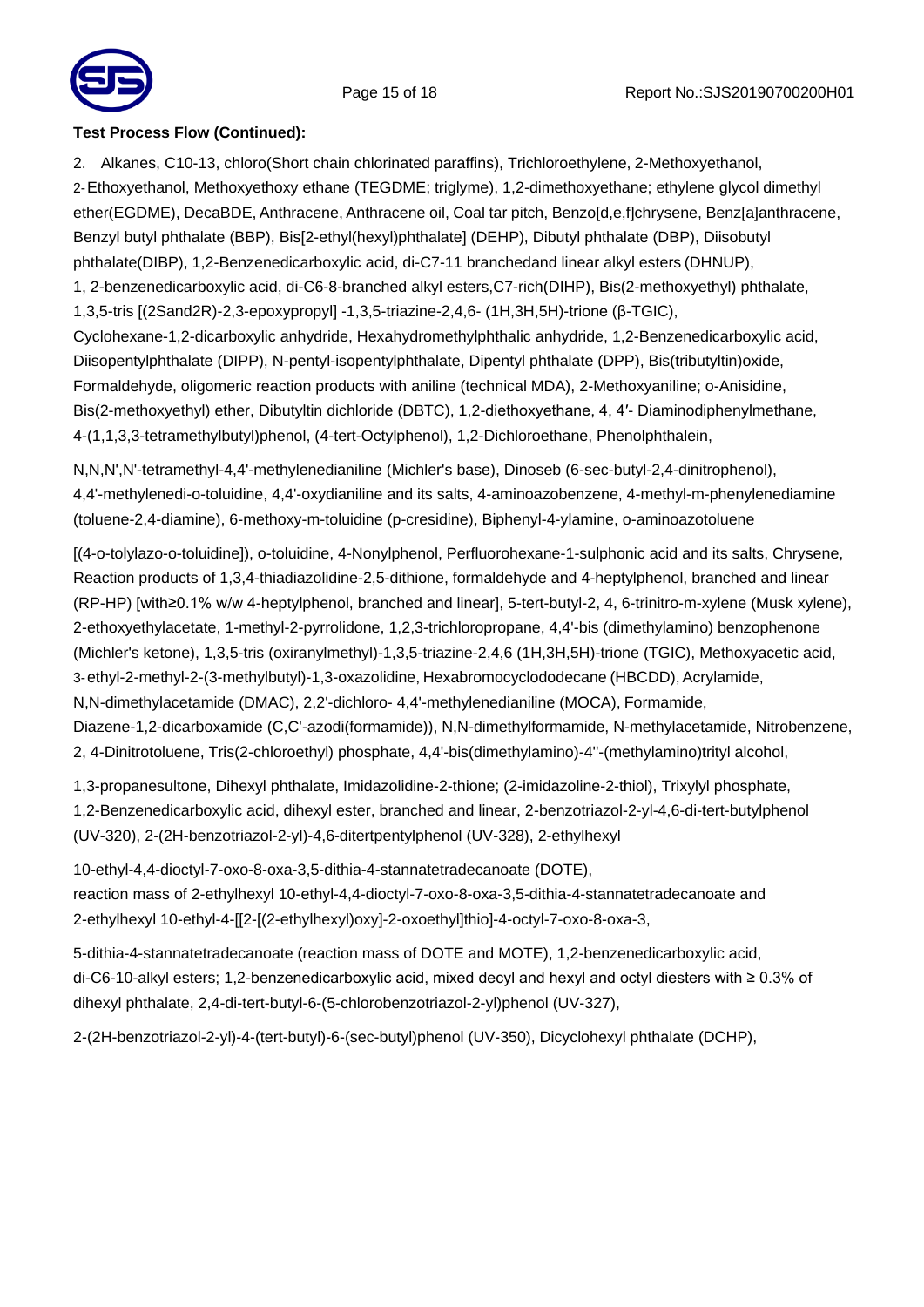

1,2,4-Benzenetricarboxylic acid anhydride, 1,2,4-Benzenetricarboxylic acid,

anhydride,Octamethylcyclotetrasiloxane (D4), Decamethylcyclopentasiloxane (D5),

Dodecamethylcyclohexasiloxane (D6), disodium octaborate, Benzo[g,h,i]perylene, Terphenyl hydrogenated, Ethylenediamine, 2,2-bis(4'-hydroxyphenyl)-4-methylpentane, Benzo[k]fluoranthene, Fluoranthene, Phenanthrene, Pyrene, 1,7,7-trimethyl-3-(phenylmethylene) bicyclo[2.2.1]heptan-2-one



# **Test Process Flow (Continued):**

3. [4-[[4-anilino-1-naphthyl][4-(dimethylamino)phenyl]methylene]cyclohexa-2,5-dien-1-ylidene] dimethylammonium chloride(C.I. Basic Blue 26), [4-[4,4'-bis(dimethylamino) benzhydrylidene] cyclohexa-2,5-dien-1-ylidene] dimethylammonium chloride(C.I. Basic Violet 3), α,α-Bis[4-(dimethylamino)phenyl]-4 (phenylamino)naphthalene-1-methanol (C.I. Solvent Blue 4), Pentacosafluorotridecanoic acid, Tricosafluorododecanoic acid, Henicosafluoroundecanoic acid, Heptacosafluorotetradecanoic acid, 4-Nonylphenol, branched and linear, 4-(1,1,3,3-tetramethylbutyl) phenol, ethoxylated, Ammonium pentadecafluorooctanoate (APFO), Pentadecafluorooctanoic acid (PFOA), Perfluorononan-1-oic acid (2,2,3,3,4,4,5,5,6,6,7,7,8,8,9,9,9-heptadecafluorononanoic acid and its sodium and ammonium salts, Dechlorane plus (including any of its individual anti- and syn-isomers or any combination thereof), Disodium 4-amino-3-[[4'-[(2,4-diaminophenyl)azo][1,1'-biphenyl]-4-yl]azo]-5-hydroxy-6-(phenylazo) naphthalene-2,7-disulphonate (C.I. Direct Black 38), Disodium 3,3'-[[1,1'-biphenyl]-4,4'-diylbis(azo)] bis(4-aminonaphthalene-1-sulphonate) (C.I. Direct Red28), 5-sec-butyl-2-(2,4-dimethylcyclohex-3-en-1-yl)- 5-methyl-1,3- dioxane [1], 5-sec-butyl-2-(4,6-dimethylcyclohex-3-en-1-yl)-5-methyl-1,3-dioxane [2] [covering any of the individual stereoisomers of [1] and [2] or any combination thereof]

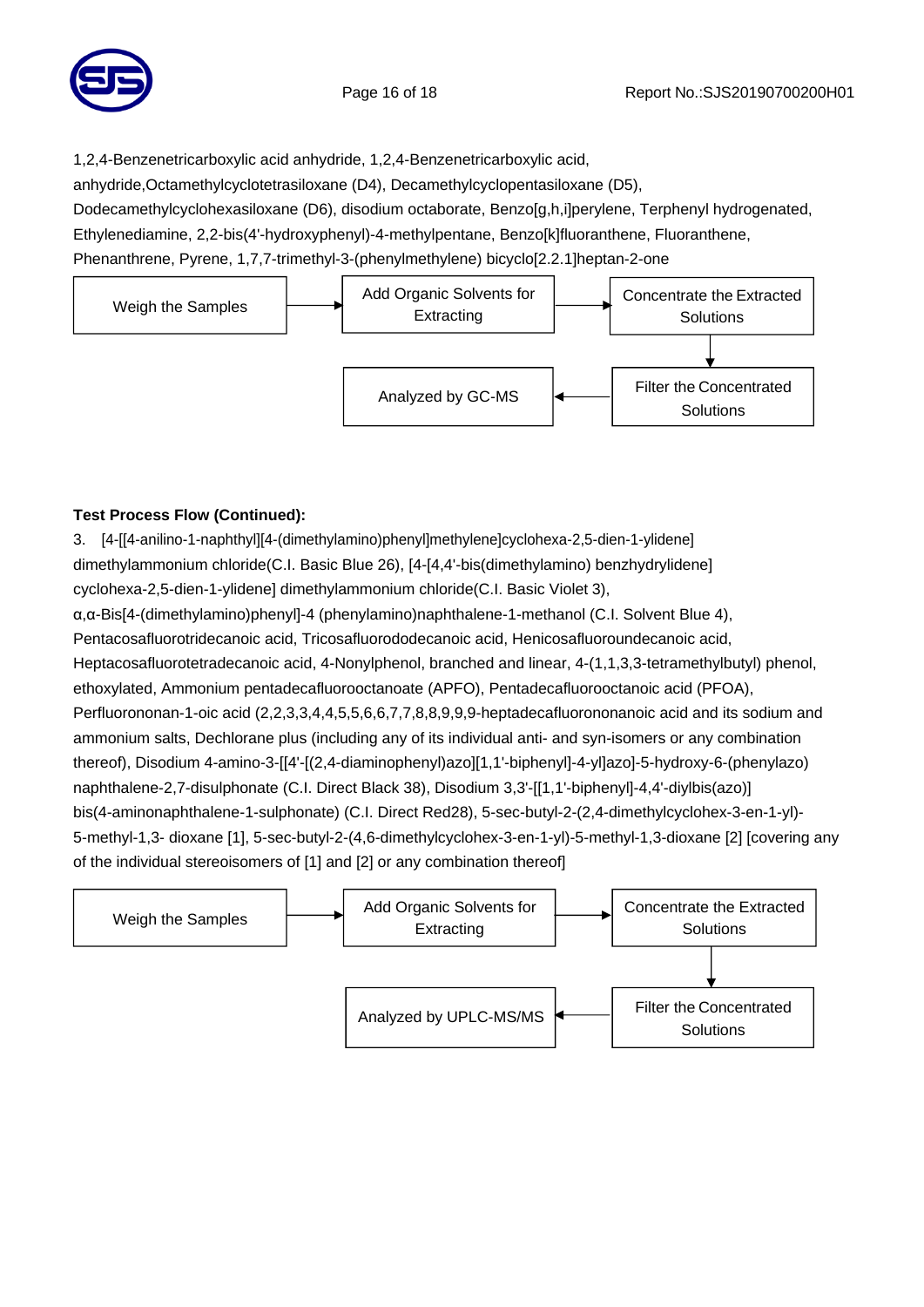

#### **Test Process Flow (Continued):**

4. 1-bromopropane (n-propyl bromide), Methyloxirane (Propylene oxide), Furan, Diethyl sulphate, Dimethyl sulphate